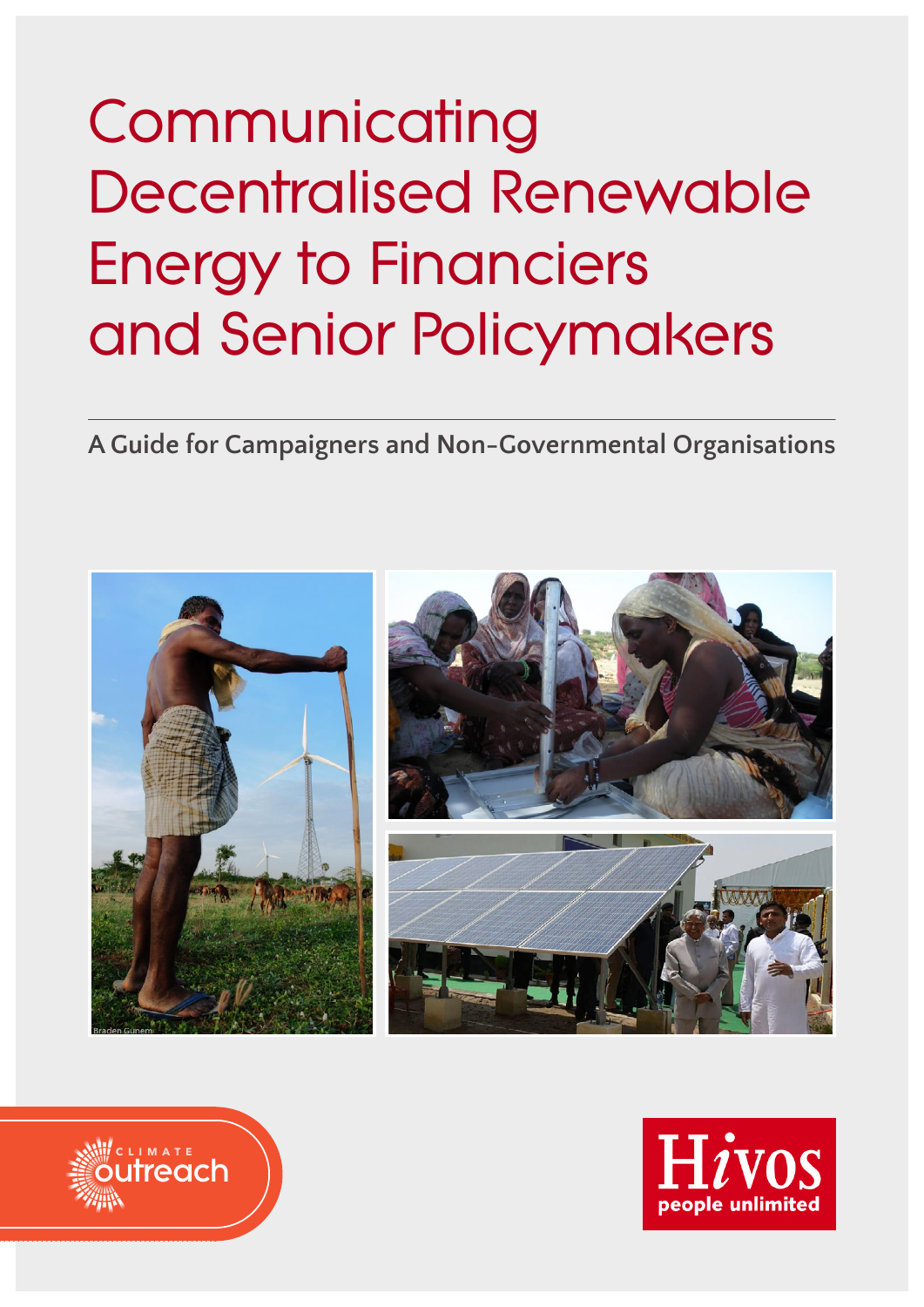## Climate Outreach

Climate Outreach is Europe's leading specialist in climate change communication, bridging the gap between research and practice. Our charity is focused on building cross-societal acceptance of the need to tackle climate change. We have over 13 years of experience helping organisations communicate about climate change in ways that resonate with the values, sense of identity and worldview of their audiences. We work with a wide range of partners including central, regional and local governments, charities, business, faith organisations and youth groups.

**A** [www.climateoutreach.org](http://www.climateoutreach.org) **@** [info@climateoutreach.org](mailto:info%40climateoutreach.org?subject=) **9** [@ClimateOutreach](https://twitter.com/climateoutreach)

**D** [@hivos](http://twitter.com/hivos)

### Hivos

Hivos is an international organisation that seeks new solutions to persistent global issues. Hivos works towards a green society that has no expiry date and is powered by renewable energy. This is important for the climate, the global economy and our health. We make new forms of energy like biogas available for poor people in remote areas and stimulate governments and businesses to invest in the energy of the future.

**A** [www.hivos.org](http://www.hivos.org) & [www.greeninclusiveenergy.org](http://www.greeninclusiveenergy.org)

|  | @ info@hivos.org |
|--|------------------|
|--|------------------|

## Project team

**Lead Author George Marshall**, Director of Projects, Climate Outreach

**Contributing Authors Dr Chris Shaw**, Senior Researcher, Climate Outreach **Jamie Clarke**, Executive Director, Climate Outreach

**Editing & Production Tara Clarke**, Training and Consultancy Coordinator, Climate Outreach **Léane de Laigue**, Head of Communications, Climate Outreach **Lara Bloch**, Communications Intern, Climate Outreach **Elise de Laigue**, Designer, Explore Communications - www.[explorecommunications.ca](http://www.explorecommunications.ca)

## Acknowledgements

We sincerely thank those business, government and development experts who shared their practical insights and knowledge relating to distributed renewable energy through interviews. These include **Yariv Cohen**, **Howard Johns**, **Rachel Kyte**, **Michael Liebreich**, **Philip Martin**, **Bernard Osawa**, **Nezir Sinani**, **Frank Van Der Vleuten**, **Marialena Vyzaki** and **William Young**.

We also thank our counterparts in Hivos, **Merit Hindriks** and **Eco Matser**, for their advice and guidance.

**Cite as:** Marshall, G., Shaw, C. and Clarke, J. (2018). Communicating Decentralised Renewable Energy to Financiers and Senior Policymakers: A Guide for Campaigners and Non-Governmental Organisations. Oxford: Climate Outreach.

**Cover photos:** [Braden Gunem](https://www.flickr.com/photos/bradengunem/3433135588/) (CC BY-NC 2.0), [Barefoot Photographers of Tilonia](https://www.flickr.com/photos/barefootcollege/4028688322/) (CC BY-NC-ND 2.0)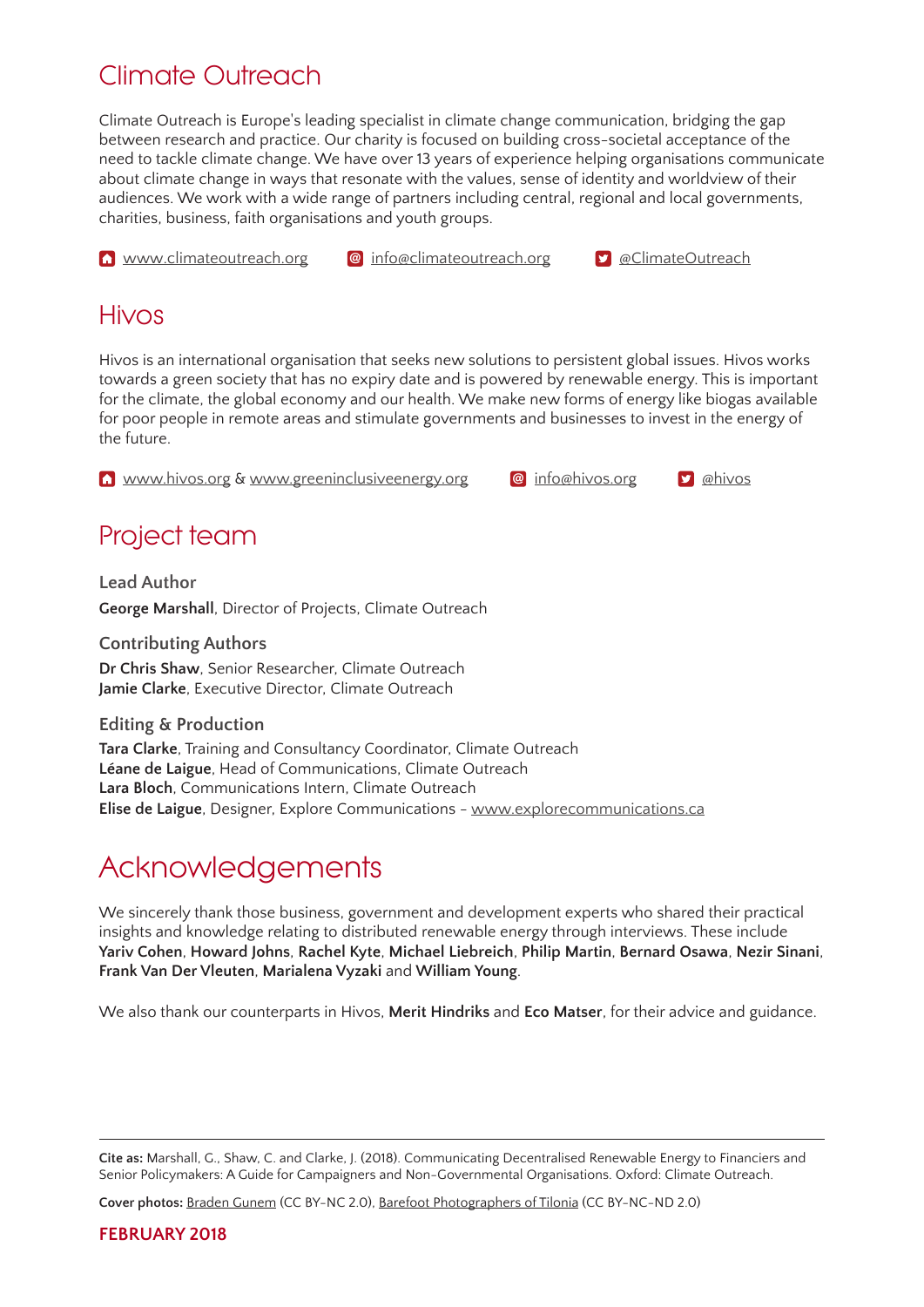## **Contents**

| Introduction                                                      | $\overline{4}$ |
|-------------------------------------------------------------------|----------------|
| Executive summary                                                 | 5              |
| The audiences and their values                                    | 8              |
| DRE means different things to different people                    | 13             |
| Metanarrative 1: Opportunity frames                               | 16             |
| Metanarrative 2: Scale                                            | 21             |
| Metanarrative 3: Climate change                                   | 23             |
| Metanarrative 4: New stories and new communicators                | 24             |
| Metanarrative 5: Addressing the major challenges facing investors | 26             |
| Non-Governmental Organisations - dos and don'ts                   | 27             |
| Methodology                                                       | 30             |
| <b>References</b>                                                 | 31             |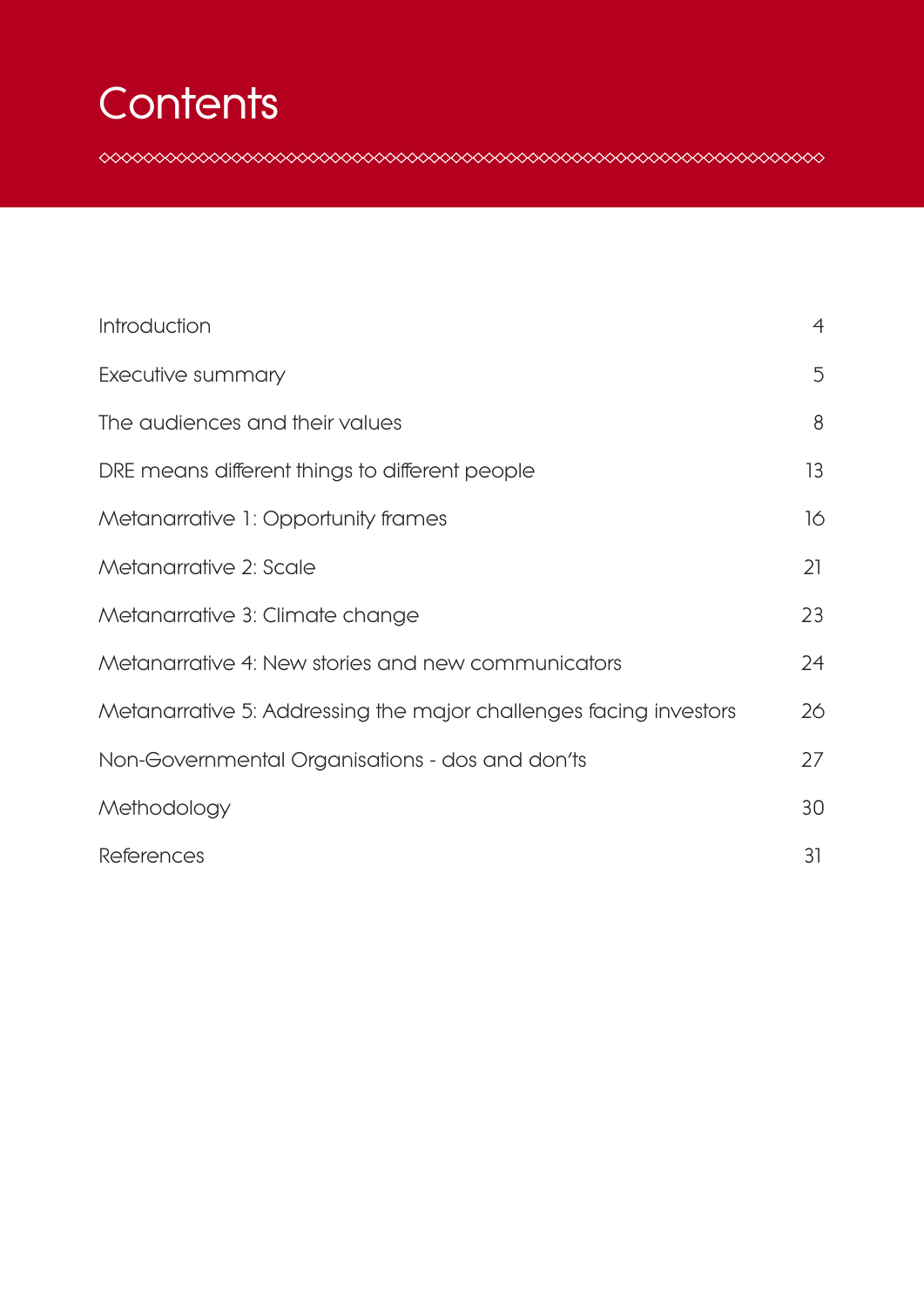## **Introduction**

In July 2017, Hivos, a leading Dutch development Non-Governmental Organisation (NGO), invited Climate Outreach to explore language and narratives around Decentralised Renewable Energy (DRE) that could engage and build support with stakeholders in businesses, investors, government development agencies, Multilateral Development Banks (MDBs), and private finance. This report is therefore written specifically for people working in the non-governmental development and environment sectors.

Hivos was concerned that these sectors all show strong interest in DRE but had shown a lack of action or ambition. It therefore invited Climate Outreach to *"develop a new, bold(er), more provocative narrative and communication strategy that inspires our target audiences to prioritise and take action to increase access to green & inclusive energy."*

Our recommendations are all based on evidence from multiple sources: a synthesis of peerreviewed research, and structured and scripted interviews with ten key figures from inside (or working with) these audiences.

| <b>Yariv Cohen</b>           | Chairman, Ignite Africa (advisory for private equity investment and venture capital)                                         |
|------------------------------|------------------------------------------------------------------------------------------------------------------------------|
| <b>Howard Johns</b>          | Founder, Southern Solar; Former chair of UK Solar Trade Association                                                          |
| <b>Rachel Kyte</b>           | CEO, Sustainable Energy for All; Special Representative of the United Nations<br>Secretary-General for Sustainable Energy    |
| <b>Michael Liebreich</b>     | Founder, Bloomberg New Energy Finance                                                                                        |
| <b>Philip Martin</b>         | European Bank for Reconstruction and Development; Principal Adviser,<br>Environment & Sustainability Department              |
| <b>Bernard Osawa</b>         | Vice chair, Energy Board, Kenya Private Sector Alliance (KEPSA)                                                              |
| <b>Nezir Sinani</b>          | Director, Bank Information Centre Europe                                                                                     |
| <b>Frank Van Der Vleuten</b> | Senior Policy Advisor, Netherlands Ministry of Foreign Affairs,<br>Energy programme; Inclusive Green Growth department (IGG) |
| Marialena Vyzaki             | European Bank for Reconstruction and Development; Principal Adviser,<br>Environment & Sustainability Department              |
| <b>William Young</b>         | Director, Bloomberg New Energy Finance                                                                                       |

Effective engagement requires communicators to recognise and reflect the worldview of their target audience. Attempts by Non-Governmental Organisations (NGOs) to project their own motivations are rarely successful (and were consistently criticised in our interviews). In this report we have therefore sought to find language that accurately reflects the values and motivations reported by people from these audiences.

We recognise that some of this language may be challenging for NGOs and campaigners - especially those with a critique of globalisation, capitalism, and free markets. This is not surprising: part of the failure to communicate with these groups has originated from major differences in values and identity.

For this reason, this report is not a toolkit. Rather it is best treated as a rich source of material from which NGOs can construct new language and reshape their strategies. We are confident that there is enough common ground for all sectors to establish productive partnerships.

This report is the first of its kind and will hopefully lead to further, more detailed research.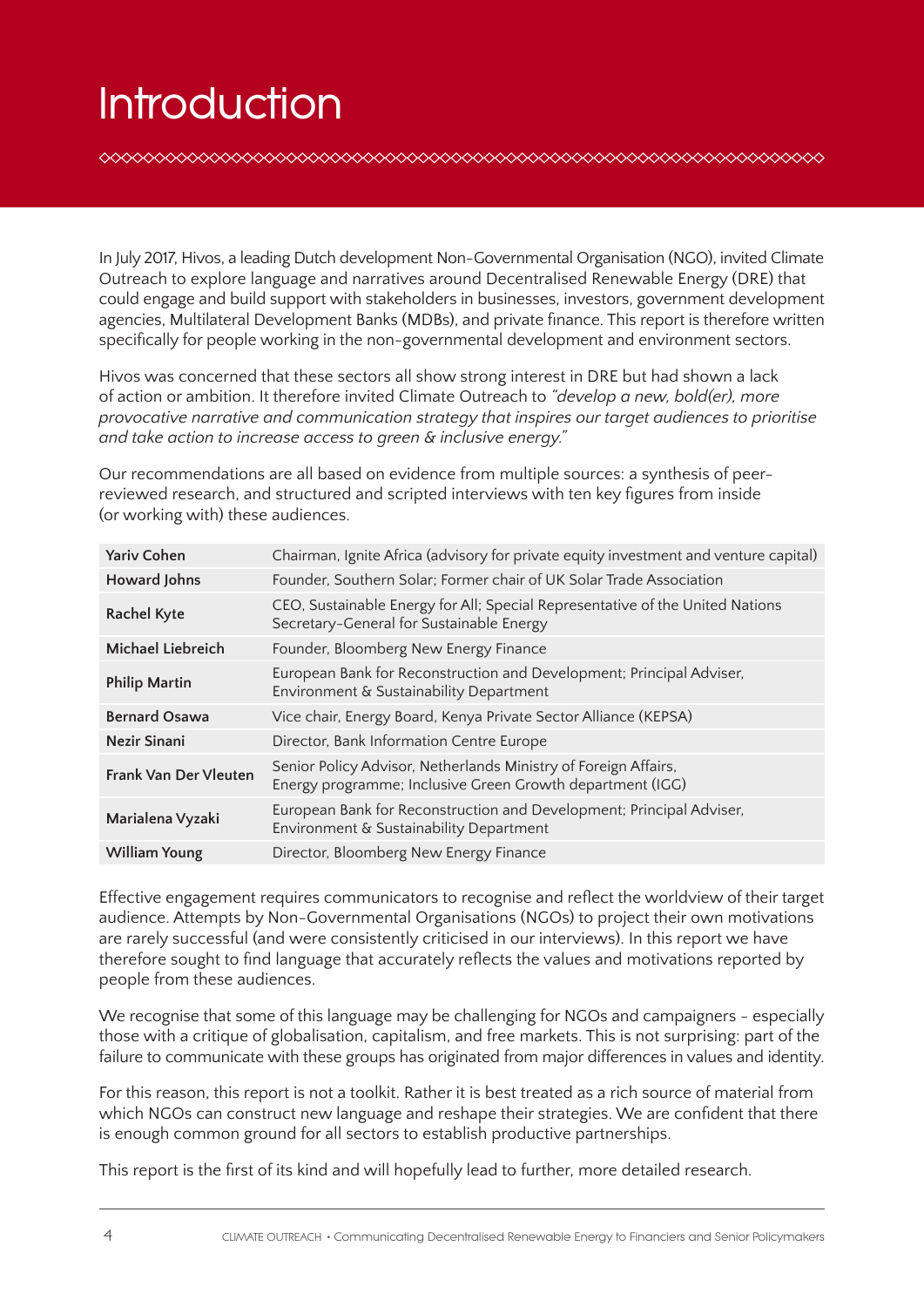## **Executive summary**

**AAAAAAAAAAAAAAAAAAAAAAAAAAA** 

## Key findings

Effective communications requires reflecting and responding to different audiences, and tailoring messaging to the values of each audience.

NGOs and financiers have different values and therefore use different narratives, often with entirely different vocabularies. Policymakers - especially those in government and multilateral development agencies - tend to sit between the two sectors, adopting some of the NGO concerns about social equality but with language that is primarily grounded in business and finance.

There are also differences within stakeholder groups: differences among financiers based on their organisational mandate, and among policymakers depending on their national culture and political systems. All messaging should be designed and tested for specific audiences.

There was no agreed shared definition of DRE, or whether it is "distributed" or "decentralised," or whether it is on, off, or alongside the grid. Financiers and policymakers assume that effective implementation of DRE will inevitably be a compromise that complements and sometimes runs in parallel to existing centralised and fossil fuel systems. They often criticise NGOs for being too purist and not recognising the value of a mosaic of emerging solutions.

Financiers and policymakers are motivated by maximising growth and revenue first, development second. Financiers are concerned about reaching people in need, but only if there is a strong business case. They welcome additional funding and aid to help them reach "the last mile" but believe this will only ultimately happen at large-scale through free enterprise and market competition.

All audiences are motivated by seeing DRE in situ, by case studies, and by hearing the personal stories of people who have built and funded it - especially the entrepreneurs on the ground.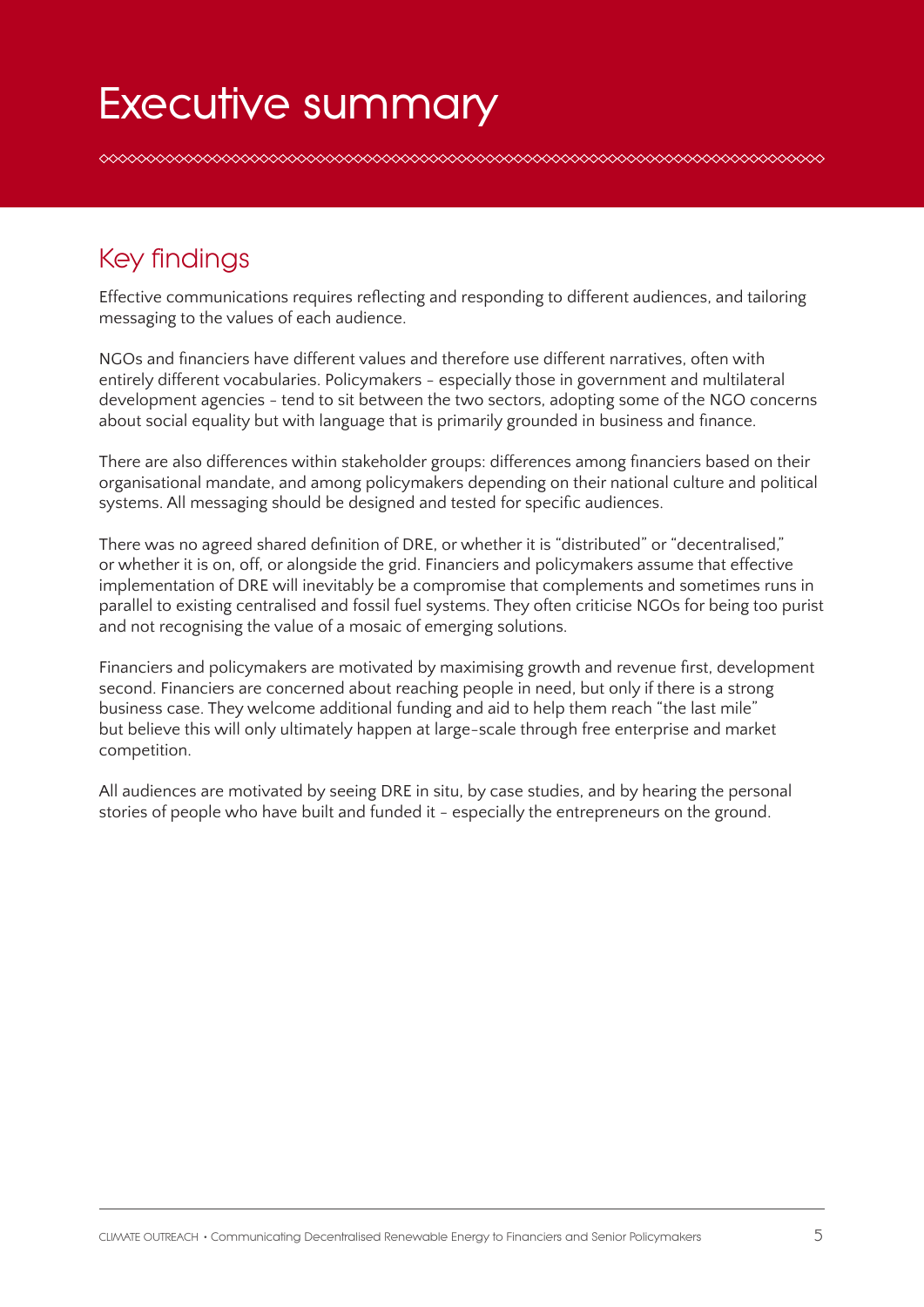## Language and narratives that work

The following keywords appeared repeatedly in interviews (and relatively rarely in NGO materials) and represent the language needed to speak effectively with these audiences.

| Keyword                                | Application                                                                                                                                                                                                                                                                                                         |
|----------------------------------------|---------------------------------------------------------------------------------------------------------------------------------------------------------------------------------------------------------------------------------------------------------------------------------------------------------------------|
| Opportunity                            | DRE provides opportunities at all levels, for local communities,<br>suppliers, installers and financiers.                                                                                                                                                                                                           |
| <b>Enterprise</b>                      | DRE enables enterprise and a new generation of local and national<br>entrepreneurs.                                                                                                                                                                                                                                 |
| <b>Transformation</b>                  | DRE is a transformative technology that will change the entire<br>energy market and potentially wider economic systems<br>(and secondly - though in this order - to people's lives).                                                                                                                                |
| <b>Markets</b>                         | DRE accesses and creates new markets for energy, products and<br>labour.                                                                                                                                                                                                                                            |
| <b>Scale</b>                           | All audiences were fixated on scale. Narratives, case studies, pilot<br>projects all need to adopt the language and ambitions of large-scale.                                                                                                                                                                       |
| <b>Frontier</b>                        | Language around frontiers and related terms - such as pioneering,<br>championing, opening up - all worked well. The term "Frontier<br>Energy" has far wider appeal than NGO terms such as "last mile",<br>especially for commercial financiers who already talk about "frontier<br>finance" and "frontier markets." |
| Bottom of the pyramid                  | This is a catchphrase for financiers, about the opportunities<br>of generating lucrative markets by aggregating large numbers<br>of lower income customers.                                                                                                                                                         |
| Inevitable                             | DRE should be presented as not a desirable ethical choice but the<br>only clear (and logical) solution to a set of engineering, economic<br>and policy challenges.                                                                                                                                                  |
| Modern                                 | DRE can be seen within a wider modernisation agenda, especially<br>for national policymakers                                                                                                                                                                                                                        |
| Rapid, Flexible                        | The quick turnover and speed of implementation is a strong appeal.                                                                                                                                                                                                                                                  |
| Sustainable                            | Both in terms of environmentally sustainable and generating<br>sustained and secure revenues.                                                                                                                                                                                                                       |
| Stable, Secure,<br>Reliable, Resilient | The predictability of energy output and revenue is a major appeal<br>for institutional investors, particularly compared with volatile<br>international energy markets.                                                                                                                                              |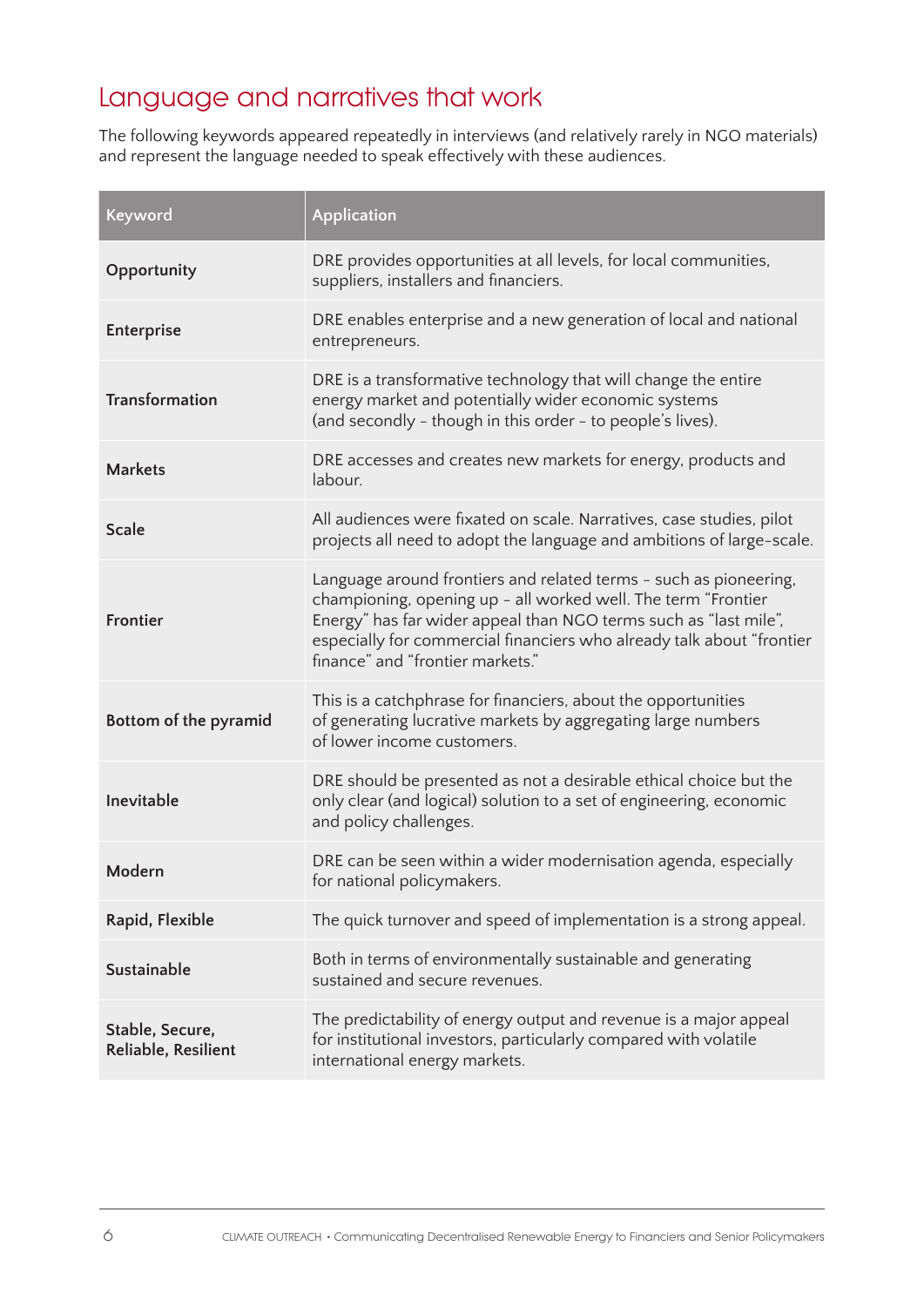## Language around social and environmental benefits

Interviewees were more motivated by the language of "energy access" and its capacity to enable change as part of an opportunity narrative, than NGO language about it being a human right within a social justice narrative. For most people the economic and financial opportunities are the primary considerations. Policymakers in developing countries and MDBs are more motivated by the role of energy access in enabling other tangible benefits such as education and health. Financiers are more engaged with the role of energy access in enabling economic opportunity and market expansion.

Climate change was not widely recognised as a strong personal motivation or an ethical imperative behind DRE. Climate change is best presented as one of the many policy factors and energy changes that make DRE "inevitable" rather than a moral imperative.

### Language to avoid

| Language to avoid                                                                                               | <b>Alternatives</b>                                                                                          |
|-----------------------------------------------------------------------------------------------------------------|--------------------------------------------------------------------------------------------------------------|
| Overly negative messaging, focusing on<br>deprivation or suffering (described as<br>"continuous hand-wringing") | Concentrate on opportunity and self reliance.                                                                |
| High moral tone that chastises business                                                                         | Recognise the vital role of business in<br>implementing DRE quickly and cheaply.                             |
| Fighting against (poverty, deprivation, injustice)                                                              | Fighting for (opportunity, economic<br>participation).                                                       |
| Small-scale (and related words such as micro,<br>mini, community-based)                                         | Large-scale ambition, scalability.                                                                           |
| Finance gap - unwillingness of investors                                                                        | Finance is available and willing - scale and<br>effective instruments are lacking.                           |
| Solar lamps – regarded critically by some<br>financiers as symptomatic of worthy but<br>small-scale thinking    | Talk about more ambitious and larger scale<br>examples of DRE and integrated electrification.                |
| "Development projects" - a term that is thought<br>of as small-scale and incapable of replication               | Use the language of business: accelerator<br>pilots, investment projects, schemes,<br>emerging markets, etc. |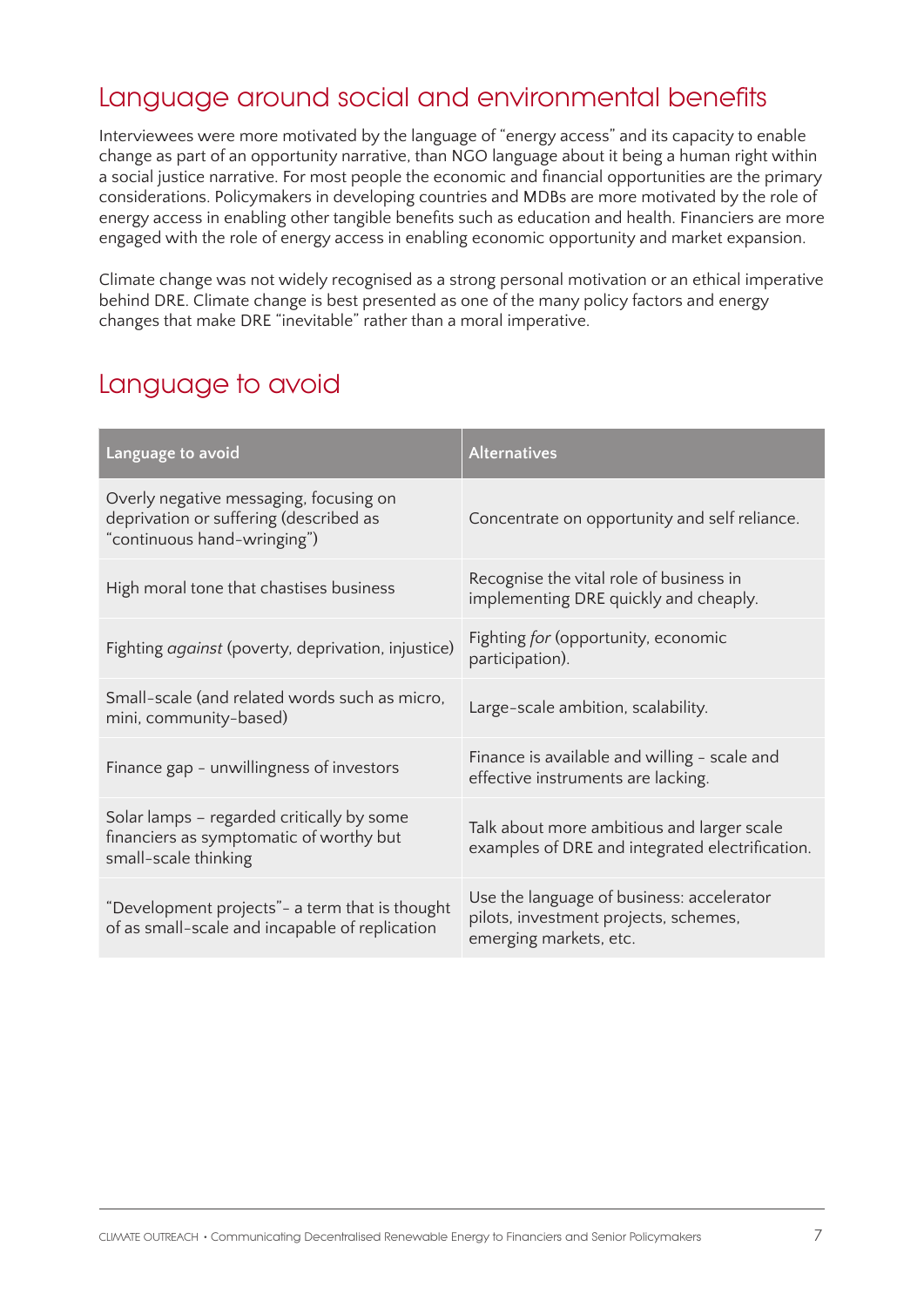## **The audiences and their values**

**Finding:** The audiences funding and implementing DRE are very diverse, with a wide range of values and motivations determined by organisational and geographical culture. There are some common values across the audiences and the potential for generic metanarratives. However the level of audience diversity requires that there will always need to be audience-specific design and testing.

**Recommendation:** Metanarratives may be effective across multiple audiences (especially international organisations) but should be tested before use. For each audience, explore their specific motivations and values, and search for audience-specific language. Pay particular attention to any language and values that define the differences between audiences, and the differences in national cultural values when speaking to national level audiences.

This research sought language for communicating the need (and opportunity) for prioritising DRE with three main audience categories:

- 1. Northern government development assistance agencies, Multilateral Development Banks (MDBs);
- 2. International financiers and investors;
- 3. Government and policymakers in the Global South.

Within a limited research project size it is not possible to fully reflect the full diversity of values within this range although we are confident, even with the small sample, that we have identified the most important principles for speaking with these audiences.

These audiences cover a very wide range of actors, organisational cultures and personal motivations. It was immediately apparent that there are very wide variations of definitions of what DRE is and who it should be serving based on professional mission, culture and politics.<sup>1</sup>

We also found significant differences between attitudes in the Global North (multilateral and bilateral funders and investors) and the Global South (government policymakers, funders, entrepreneurs)[.2](#page-30-1)

Many interviewees stressed these differences. A development bank specialist said *"most actors in this field [DRE] operate in complete silos."* As another expert put it: *"At the end of the day, different countries of different people will have different preferences, different power structures in different governments, in different businesses, and will be able to implement different things."*

It was strongly emphasised to us that people in all our target audiences were working to different mandates, defined by their employer and clients. As one leading financier put bluntly: *"nothing will work unless you can map it onto the mandate that they've got. Trying to persuade somebody whose mandate is to go for equities, that it's all about distributed energy and energy access is just not going to work."*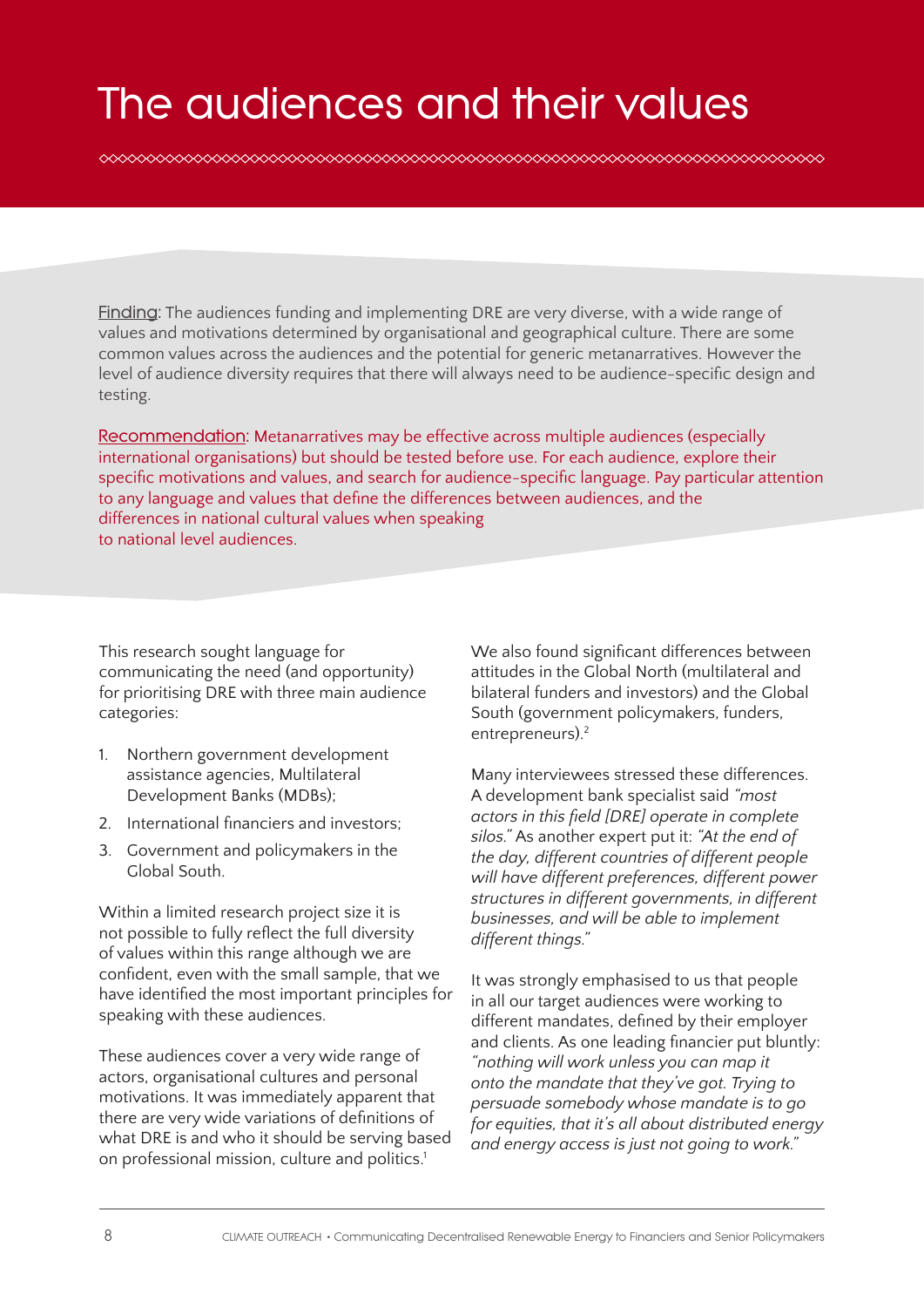## The three core themes for all audiences

**Finding:** We invited all participants to share the aspects of their work that give them satisfaction

and make them proud. The responses from all audiences focuses on three themes: generating strong financial returns, working at a large-scale and enabling energy access, which they expressed within audience-specific language. These could therefore be contained in a metanarrative that can speak across all audiences.

#### All audiences

**Recommendation:** Explore language that addresses these themes. For each audience, foreground the theme that speaks most strongly to that audience. We recommend further testing to identify the optimal language.

#### **1. Financial returns**

All audiences measured the success of DRE in financial terms; the turnover, the level of investment and especially the rapid growth of the sector. The primary motivation for commercial investors is making or selling products (whether technology or financial instruments). As one said: *"that's how they will get paid, it's what they're there to do. That's what they get excited about, it's the fun of the job."* 

**2. Large-scale**

Working at a large-scale is a central consideration for all audiences for multiple reasons:

- The administrative overhead and transaction costs of managing smaller projects or multiple disbursements are not viable.
- The returns on larger scale are believed to be greater because of the "economies of scale."
- Individuals in all audiences are emotionally driven by quantity: large numbers, large figures, large growth. Scale is the primary means for them to evaluate their personal achievement.

**3. Energy access, development and social benefit**

Every person interviewed talked about the importance of energy access in improving people's lives, often in emotional intrinsic terms.

Campaigners often make the mistake of assuming that financiers are indifferent to the social benefits of DRE. This is certainly not the case. They told us: *"People do care about doing a good thing." "Don't underestimate the moral commitment of people in this field, they could probably make a lot more money from doing other things." "We feel proud of bringing the energy question into the debates about human well-being and flourishing."*

However it is important to stress that their emphasis is usually on increasing "energy access" and opportunity rather than reducing energy poverty and inequality which they assume will follow.

In all these cases it is essential to remember that business and policy audiences are primarily concerned with the cost and scale of energy delivery.[3](#page-30-2) However one defines it, DRE is therefore one option sitting in a range of potential investment opportunities including different energy sources (from fossil fuels to renewables),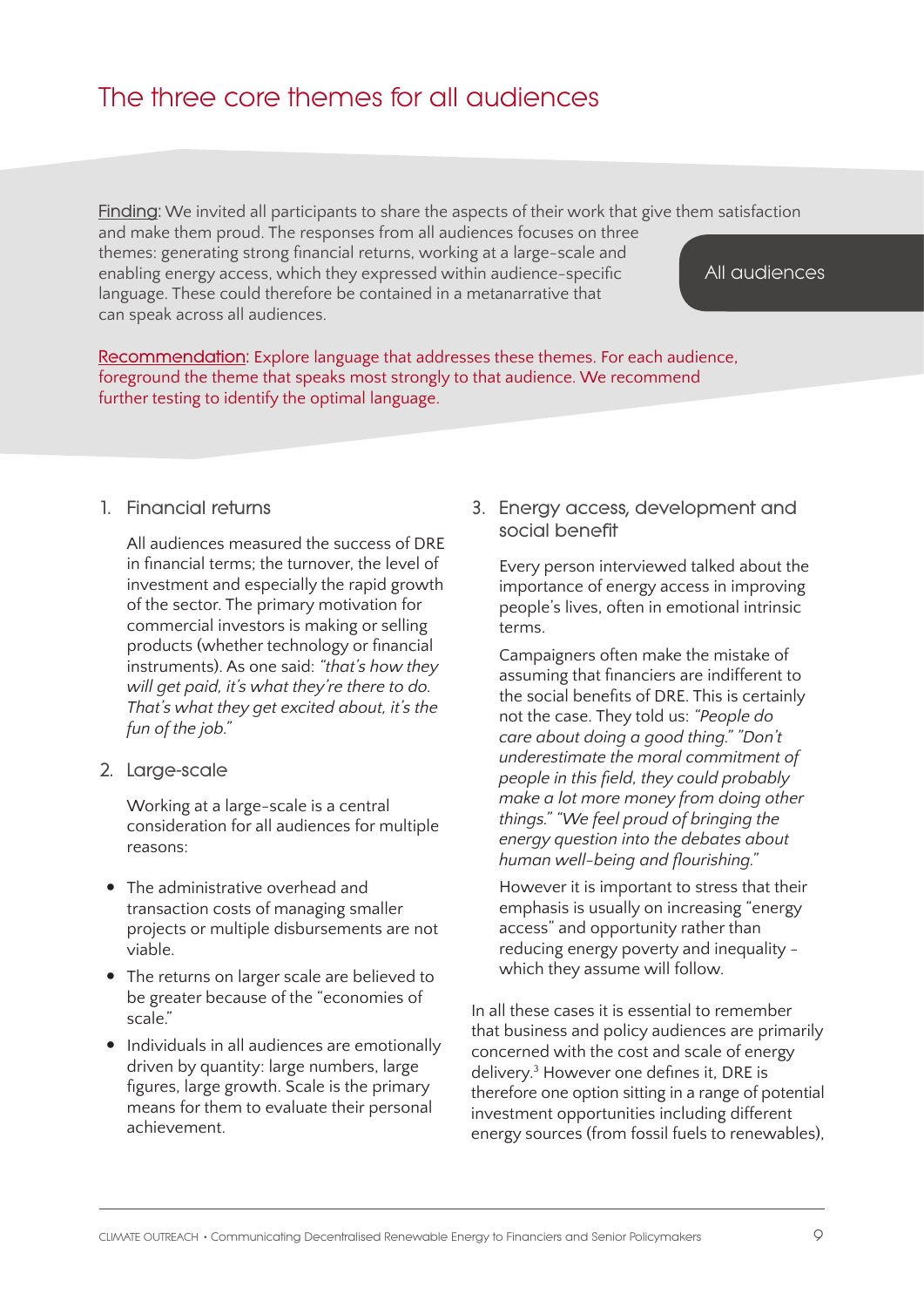and different forms of delivery (from integrated grid to independent microgrids and stand-alone systems)[.4](#page-30-3) Whatever their personal preferences, they explained that their sector was "agnostic" regarding the different options.

NGOs see many potential conflicts between profit, scale and social benefits. Financiers see these as mutually supporting within a single coherent worldview in which free market capitalism fuels innovation and competition

that delivers affordable benefits and local development. From this perspective capitalism is a moral mission. As one said:

*"The challenge [for NGOs] will be combining the moral mission, which is their reason for being, with the harder pragmatic and less moral, but actually on the larger scale, the far more moral principle of using capitalism to improve the world in a far more effective manner."*

*The values and motivations of northern government development assistance agencies and Multilateral Development Banks (MDBs)*

**Finding:** Individual staff members can be highly motivated by the social benefits of energy access and DRE. Institutionally, though, their primary motivation concerns scale.

**Recommendation:** With this audience, lead with the benefits of energy access within the context of increased market opportunity. All examples, case studies, and statistics should relate to a large-scale mentality.

Our interviews found that NGOs, Northern aid agencies and multilateral development banks shared some common ground around values, especially concerning the central importance of energy access and improving the livelihoods of the poorest groups.

Financiers were openly honest that they did not share this motivation: *"Talking about "no one left behind" is very compelling if you are the head of the World Bank or in a government aid agency. But if you're a financier you care about finding an opportunity. It's not up to you if it doesn't work in a certain country."* 

However, it was also clear that this audience shares the values about capitalism and free market competition with financiers, and is especially motivated by scale. In the Multilateral Development Banks and government development agencies, the internal culture and the performance indicators used in career advancement require officers to maximise the quantity of loans. In the World Bank, officers receive an annual bonus calculated on the quantity of loans they process. All of the pressures are to overachieving within a specific portfolio. We heard *"smaller solutions that are more complex don't allow them to push as much money out of the door as other largescale projects do."*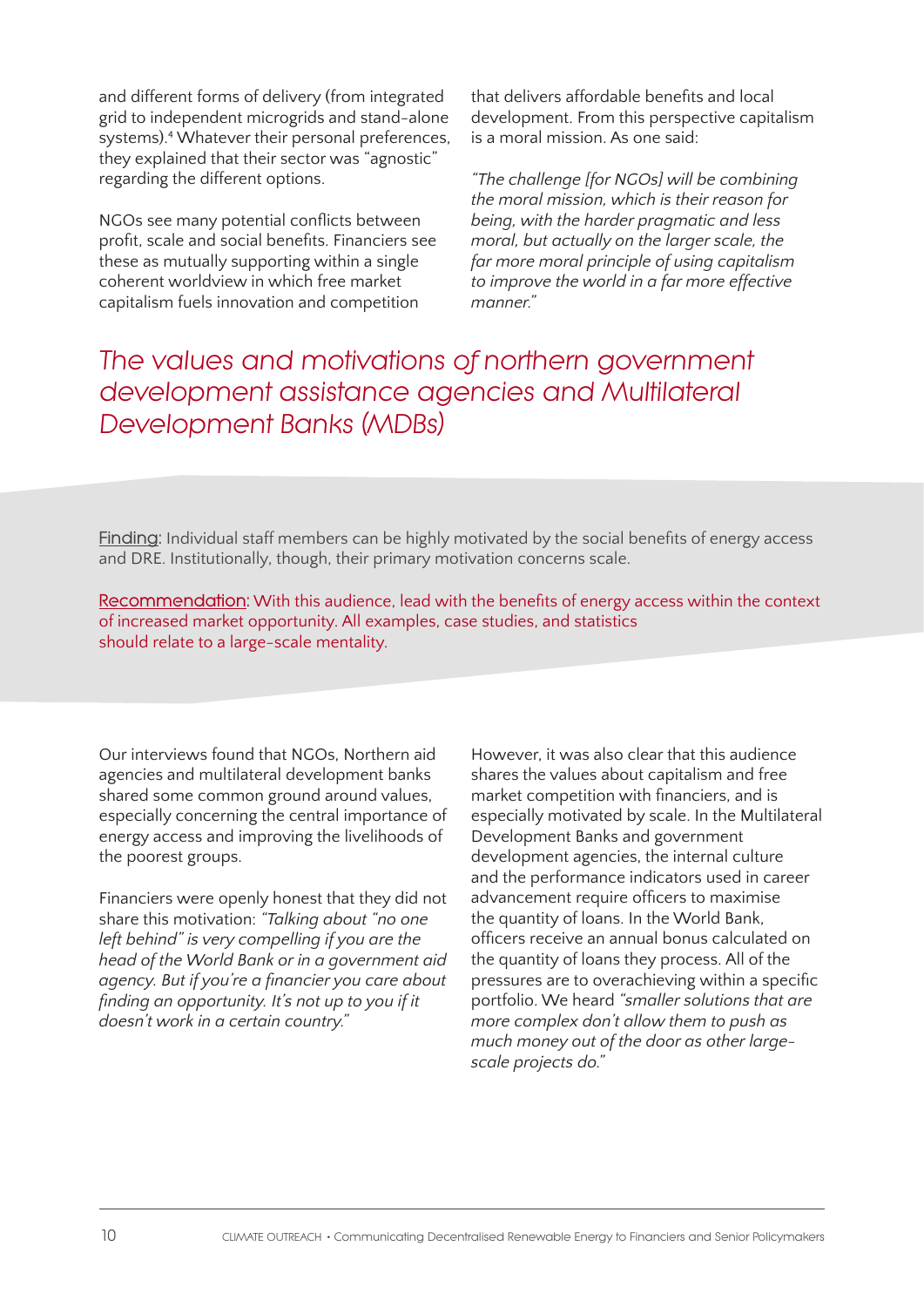### *The values and motivations of international financiers*

**Finding:** Financiers are primarily motivated by financial returns which they relate directly to the developmental benefits of DRE. They are motivated by narratives that combine multiple benefits at all levels.

**Recommendation:** With financiers, combine all three themes but always lead with the financial returns and opportunities. Show how these lead directly to improving livelihoods, presented within the context of markets and expanding entrepreneurial opportunities.

When asked for their motivations and what made them proud, financiers combined all three of these themes into a single narrative. For example one African entrepreneur distilled what makes him proud as *"delivering power profitably...providing energy access for people on low income and making the products affordable and doing it at scale."* Another said *"my priority is making a difference in people's lives and we make money for our investors."*  Another said his main challenge was *"how you can get a fairly safe investment that also makes a difference to the state of the earth."*

The financiers we interviewed were honestly straightforward about being motivated by their professional responsibility to do a job - which in their case, is maximising the financial returns for their institutions or clients. As one said *"I am not primarily concerned with people who are left behind. A lot of the people in this space find that really offensive - how can you leave out these children? Yes, absolutely, but it's not my job. My job is to find the opportunity, if the opportunity is in Tanzania I'm going to go there, if it's in pipelines I'm going to go there."*

### The values and motivations of government and policymakers in the Global South

**Finding:** In this audience, there are wide variations in values and motivations which are affected, far more than the other audiences, by national culture. The way they approached the three main themes were often shaped by national history, personal experience and worldview. We heard that they may find DRE and the free market narrative to be threatening to their centralised control.

**Recommendation:** Although the three themes work, focus on the developmental benefits, modernisation, and scale. Stress the importance of government in creating the policy framework to enable the DRE economy. For national level work develop narratives that are specific to the country or region of focus.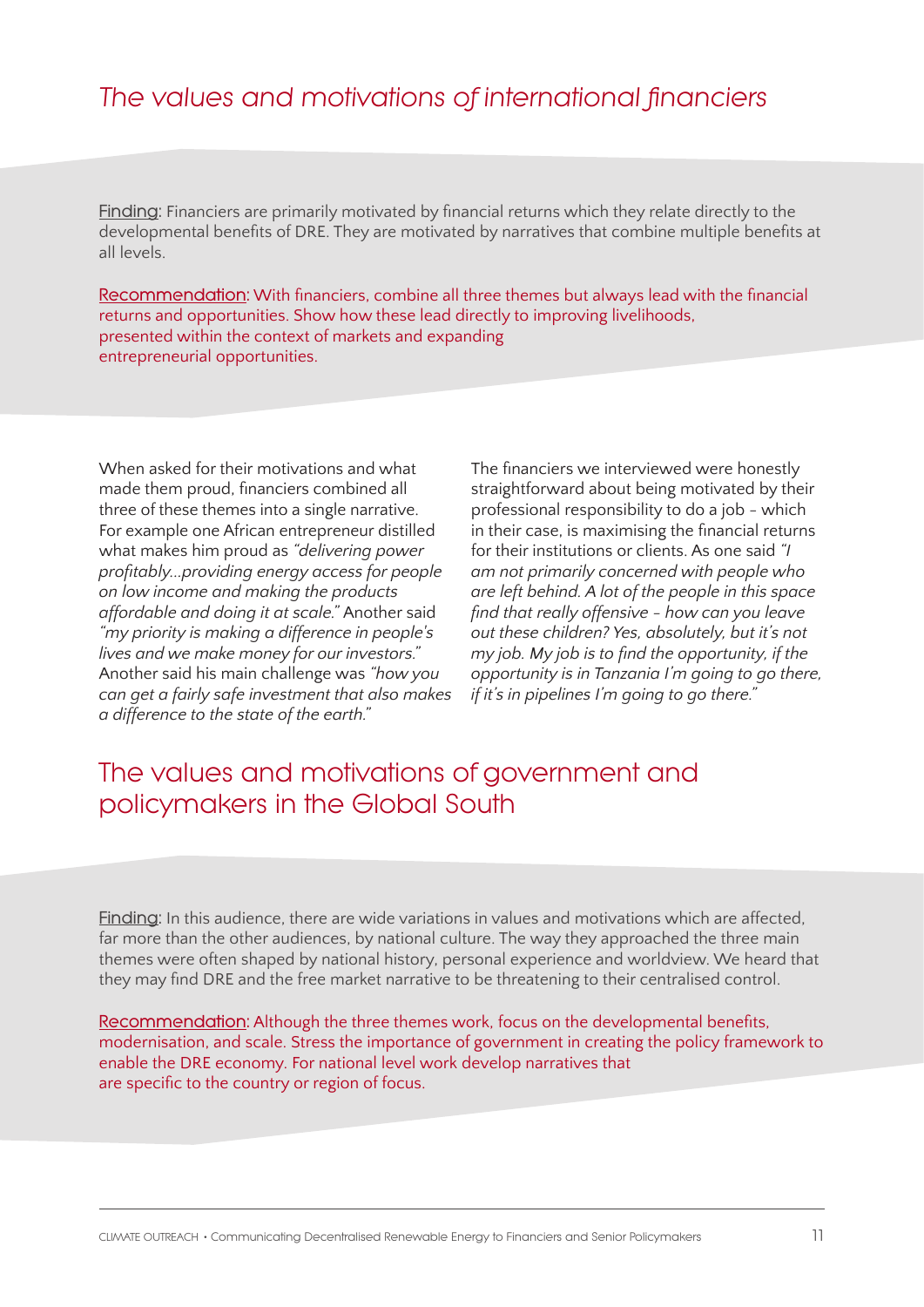Within countries it is much harder to differentiate between investors, business people, and policymakers. The vast majority of investment in the Global South is conducted by local small businesses and national level investors.[5](#page-30-4) In many countries, especially sub-Saharan Africa, these investments are led by rich national elites and ruling families that also dominate in political and policy circles.

We heard that these groups are especially motivated by visible achievement on the ground. This favours narratives around the social benefits of DRE and the way that energy access transforms the social and cultural value of life in the community. We were told that investors may well be thinking: *"my mother still lives in the village, that's the village I come from and I want to make sure my people get access."* 

However, they are also highly motivated by larger scale investments and the status and media publicity that goes with delivering largescale visible development projects. *"Politicians like putting on their hard hat and opening big new projects. They like big things with as few connections as possible. They like dealing with the big six because there are six of them. They don't want to deal with the 6000!"*

For higher level government officials (for example in India) there was also a concern for how they, and the country, would be perceived on the international stage.<sup>[6](#page-30-5)</sup> Universal energy access is very much tied up with being a member of the international community, being seen as modern rather than backward.

There is a tension between the international audiences and the national level policymakers. One aspect is the concern that national level policymakers will support inefficient and expensive energy solutions if they believe that they are "modern" and convey status. As one financier said *"I think the real danger is that politics come in and the politician has promised that you'll be electrified if you vote for him so ... dumps more money on the grid to connect."*

But a deeper tension relates to the different attitudes towards the free market and centralised government power. For many financiers there is an ideological element to the DRE narrative; that decentralisation is an alternative to centralised state control of energy systems. According to this perspective the state is inefficient, corrupt and slow. The role of the state is to simply create the conditions for investment to happen, and relinquish control.

National level policymakers maintain that the role of centralised government is driving forward the modernisation agenda. Government representatives from the G77 and China at the negotiations in Addis Ababa on the Sustainable Development Goals in 2015 expressed their desire to retain control over domestic financing and development agendas:

*"The issue of policy space for national governments must also be respected. Individual Member State regulations on public domestic financing must be the prerogative of national governments, in accordance with their own specific needs and objectives."*

We heard that DRE narratives may be seen as a threat to that power and control. As one senior policy negotiator told us:

*"[DRE is] going to be challenging for some regulators, challenging to some grid operators, challenging for some national entities but it is already happening. I mean if you have an electric car, if you have a house that has a panel on the top you're storing energy, you are participating in the energy system in a very different way already and I don't think we quite know how that is going to unfold but you are not just a customer who pays someone or a utility in a far off place for the electricity you're using."*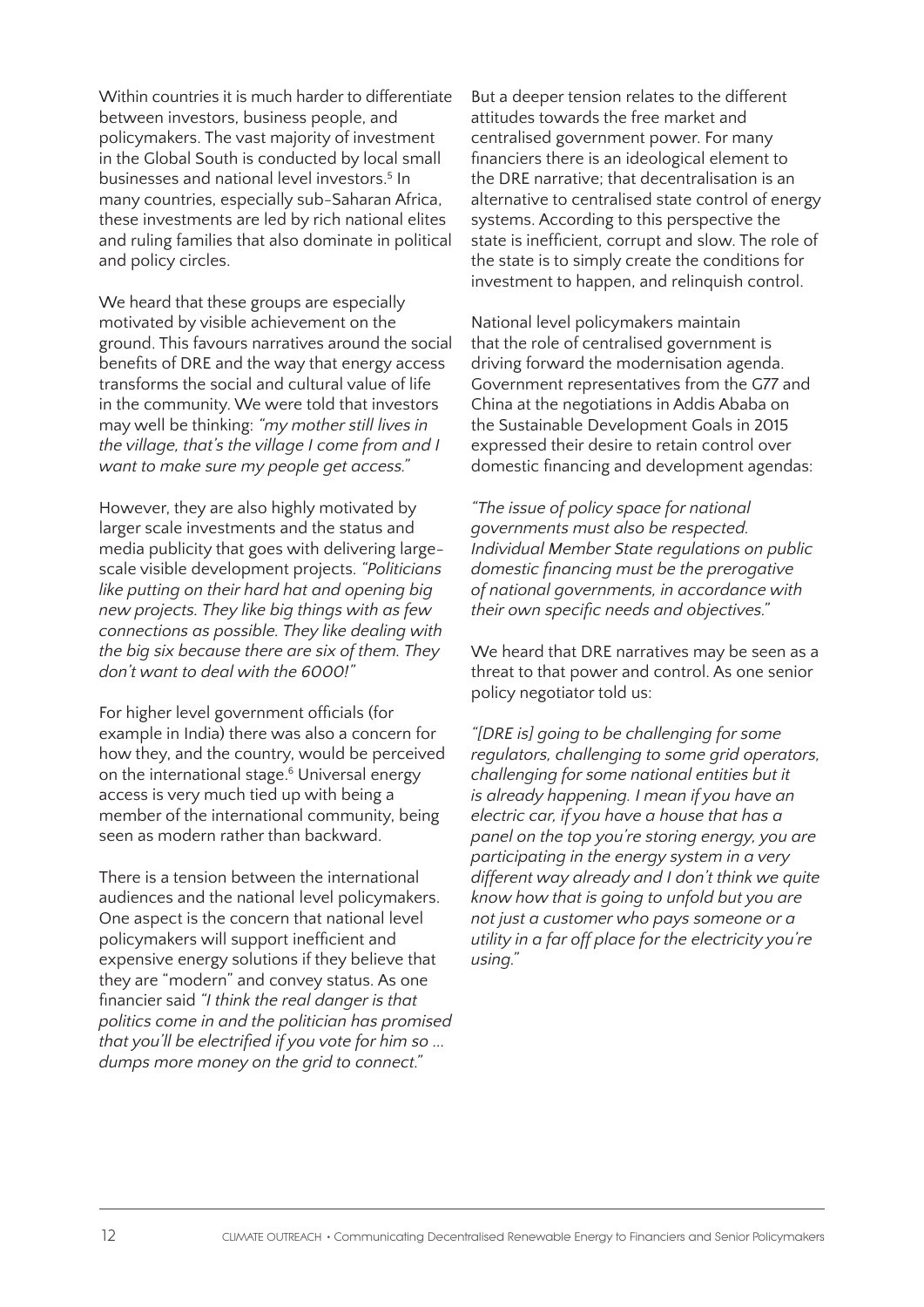## **DRE means different things to different people**

**Finding:** There are major differences in how NGOs and the business/policy communities understand DRE and how it delivers energy. Financiers see different delivery options as part of a wider energy sector and are less dogmatic about different energy sources or delivery options.

#### All audiences

**Recommendation:** Don't assume that there is any consistent understanding of DRE. For each audience and circumstance, explain exactly what you mean or tailor your definition to their personal interests.

In interviews most people were confident of their understanding of "DRE". Yet they displayed varied definitions of what it meant.

The first divergence is between *distributed* and *decentralised renewables*. In official reports, the standard definition of DRE is Distributed Renewable Energy. These are small scale energy systems that are independent from the grid, and not for industrial purposes. For example, this definition from REN21 Renewables 2015 Global Status Report states that:

*"Distributed renewable energy" refers to energy systems 1) that are relatively small and dispersed (such as small-scale solar PV on rooftops), rather than relatively large and centralised; and 2) for which generation and distribution occur independent from a centralised grid. DRE includes energy services for electrification, cooking, heating, and cooling that are generated and distributed independent of any centralised system, in urban and rural areas of the developing world."*[7](#page-30-6)

There is some confusion around the word "distributed", especially in regards to its

relationship to the grid.<sup>8</sup> Many interviewees regarded renewables as an inherently distributed form of energy and that DRE would include a range of connections to grid, microgrid, or off-grid. One warned that communicators wishing to see specific local development need to be very precise when using the word "distributed" because *"someone might create a new fund for distributed energy and put all its money into large wind farms not the roofs of schools or community centres."*

Another financier included the grid as a form of distributed energy system and differentiated between the "transmission grid" which carries high-voltage transfers (for example between South Africa and Botswana) and the "distribution grid" that delivers power to individual users.

A different definition of DRE used by some of those interviewed (as well as Hivos, who commissioned this research) is as *decentralised* renewable energy. This usage posits DRE as a solution to the weaknesses of centralised power production in delivering energy access to remote communities-especially the "last mile" that is not reached by the grid.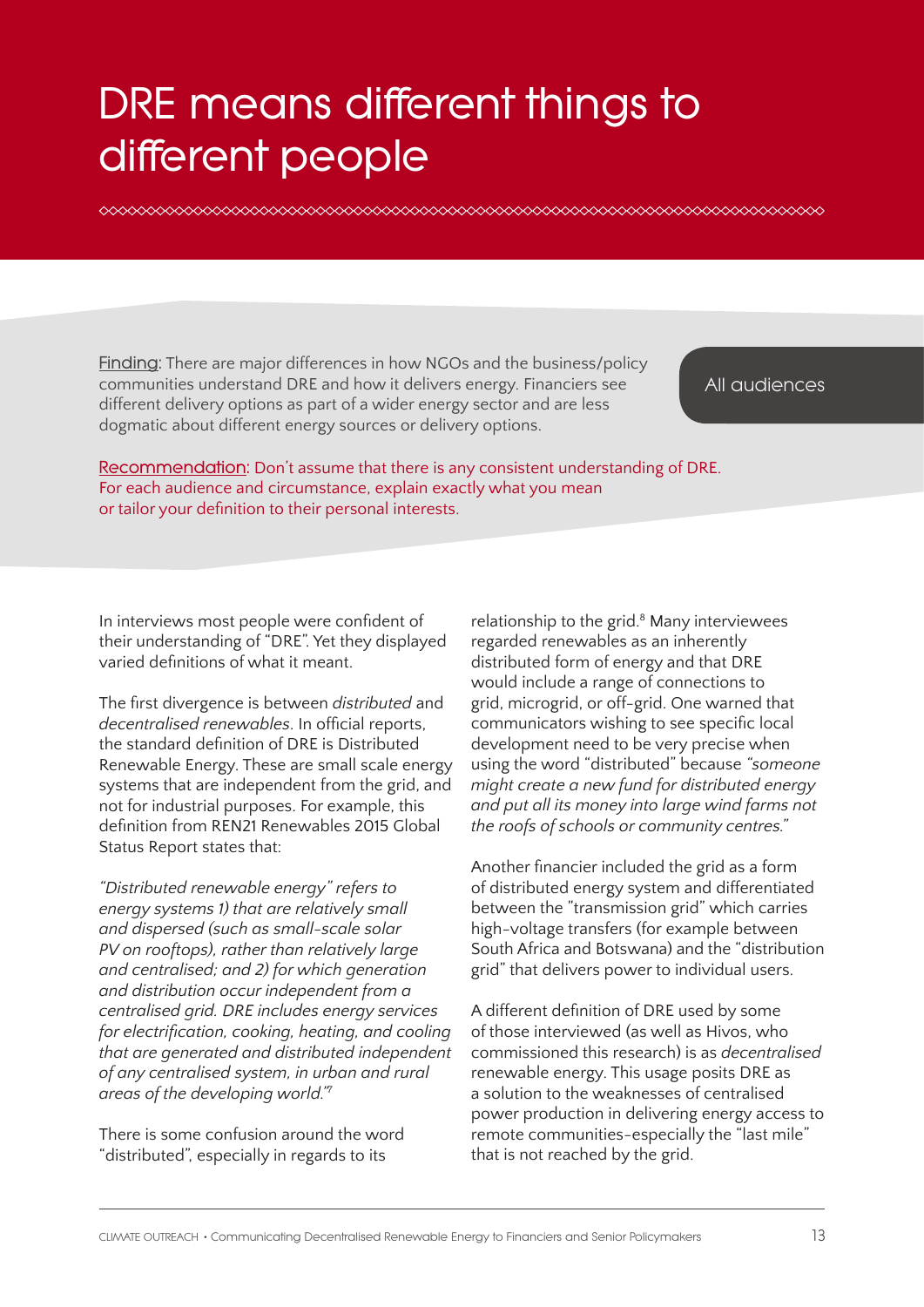#### A definition from Hivos is:

"Decentralised energy refers to a system where energy production occurs at or near the point of use, irrespective of size, technology or fuel used. It is distinct to large, central power stations and grid networks, distributing power across long distances. It encompasses mini-grids or micro-grids supplying electricity into a small distribution network as well as standalone systems providing mechanical, thermal or electrical power. Examples of the latter include diesel generators, solar water pumps or a solar home system. Decentralised electricity generation can be connected to a central grid, for instance a mini-grid that feeds into the grid."[9](#page-30-8)

In all these cases it is essential to remember that business/policy audiences are primarily concerned with the cost and scale of energy delivery. Financiers are reluctant to invest in the "last mile" when there are better opportunities to be found elsewhere. "*In Nigeria, for example, you are either going to go into northern Nigeria where they have a huge need and instability or you are going to go into the margins of the city* 

#### *where there's a huge need, larger market and people have more capacity to pay."*

Whatever the definition, DRE is therefore one option sitting in a range of potential investment opportunities including different energy sources (from fossil fuels to renewables), and different forms of delivery (from integrated grid to independent microgrids and stand-alone systems). Whatever their personal preferences, they explained that their sector was "agnostic" regarding the different options.

Financiers did not draw any clear dividing line between on-grid and off-grid systems within DRE. Some specialised in one or another system, but collectively they favoured parallel and complementary delivery systems and regard a most promising market for DRE being people with very weak and intermittent energy supply through the grid. *"Most schemes that are being invested in are connected to the grid. In most countries, for example, in India, Africa, there is a massive amount of load shedding. They are cutting off chunks of the city because they cannot provide enough power."*

### *A balanced narrative - "both and" not "either or"*

**Finding:** All audiences stressed that they were seeking the energy solutions that best served financial or developmental needs. All audiences said they were therefore agnostic about the best energy systems. They were wary of narrow definitions of DRE which they regarded as dogmatic and ideological driven. Commercial finance strongly favours existing markets and supplementing inadequate grid connections. They welcome additional

funding and support from development agencies and MDBs for the "last mile".

All audiences

**Recommendation:** Do not draw a strong dogmatic or ideological line between different forms of renewable energy. Speak instead of a mosaic or spectrum of interrelated energy options requiring similar services and products. Recognise that there will never be "one size fits all" - the primary need is to create efficient markets that can deliver a wide range of different solutions modelled on different circumstances. If focusing on the "last mile" and off-grid systems, place these within this wider spectrum, recognising that they may require additional funding support, or appeal to different kinds of investors.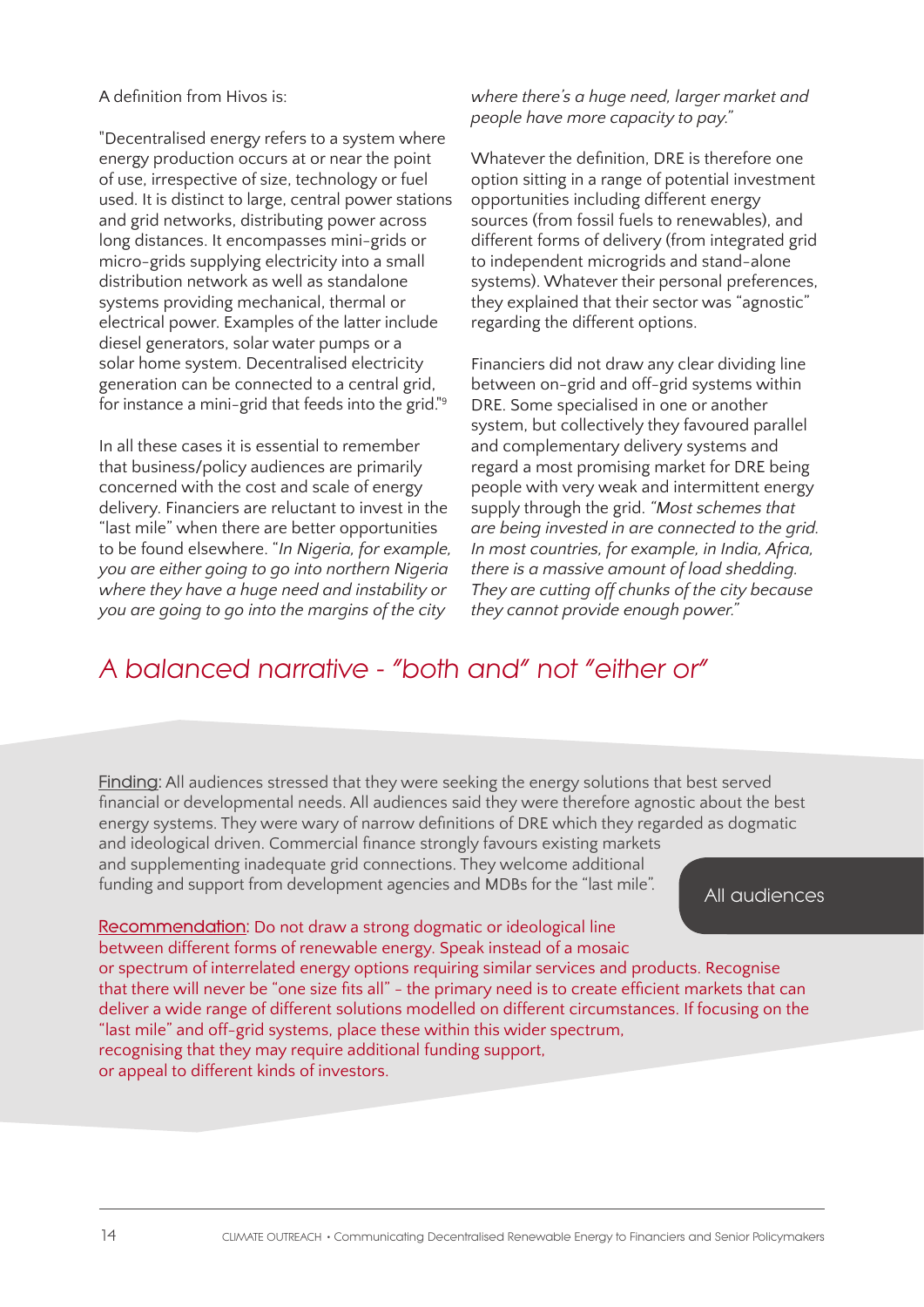Policymakers and financiers stress the need for competitive markets to function effectively. As a result, they say, DRE may be most viable in areas that are already supplied by the grid but face constant power shortages. They argue that this will lead to efficiency, skills and economies of scale that will greatly increase the viability of reaching the last mile. They recognise that the last mile may still require subsidies or grants, but that it is best served as a top up on a strong and competitive internal market rather than as stand alone projects.

Financiers see the primary mainstream investment opportunity lying with larger scale renewable projects in existing markets with grid connections. They see growing opportunities for frontier investors financing smaller scale renewables in areas with poor grid connections.

Financiers strongly favour mixed solutions in all regards: energy systems and financial instruments. They were critical of dogmatic single options – whether DRE or grid. They criticised some NGO arguments for being "too black and white" and too "pure".

*"At conferences, grid people get all upset because people are talking about off-grid but it's like, can you not compute that it's both? All the evidence is in developed economies that have the grid, the off-grid continues to operate, the decentralised pieces operate alongside the grid."*

Financiers were inclined to see the "last mile" as part of the spectrum of inter-related products and services. They argued that all investment in renewables, including large-scale or on-grid projects, builds a competitive market in energy products and services and creates the new financial mechanisms required for DRE.

Financiers felt that microgrids and the "last mile" were still marginal for most commercial investors and said that this was *"the territory for impact investors who want to do some social good, or international development agencies such as United States Agency for International Development (USAID). That will change and this will normalise, possibly quite quickly, and within 10 years we will start to see that this is quite a standard business model."*

The overall conclusion was that narratives should present DRE as a component within a rapidly evolving energy mix. The most viable investment will be alongside grid connections but this can generate the functioning finance models and economies of scale for "last mile" projects. Development agencies, MDBs and impact investors can then build on this infrastructure and skills base to provide additional funding for these more marginal projects to operate at scale.

### **Communications terms and definitions used in this report**

#### **Narrative and Metanarrative**

A narrative is a simple story with recognisable actors that identify a problem, lay out its consequences and suggest solutions to achieve a desired resolution. Narratives are the means by which people make sense of the world, learn values, form beliefs, and give shape to their lives (Herman, D. 2013)<sup>10</sup>.

A metanarrative is an overarching narrative, built around a core concept, frame or shared value, which can generate individual narratives for specific audiences.

#### **Frame**

A frame is a word (occasionally a short phrase) that embodies wider associations and serves as a guide to interpreting the meaning of the context within which it is used. Frame words are used by people to embody their values and worldview and signal their identity, especially to people of their own social group.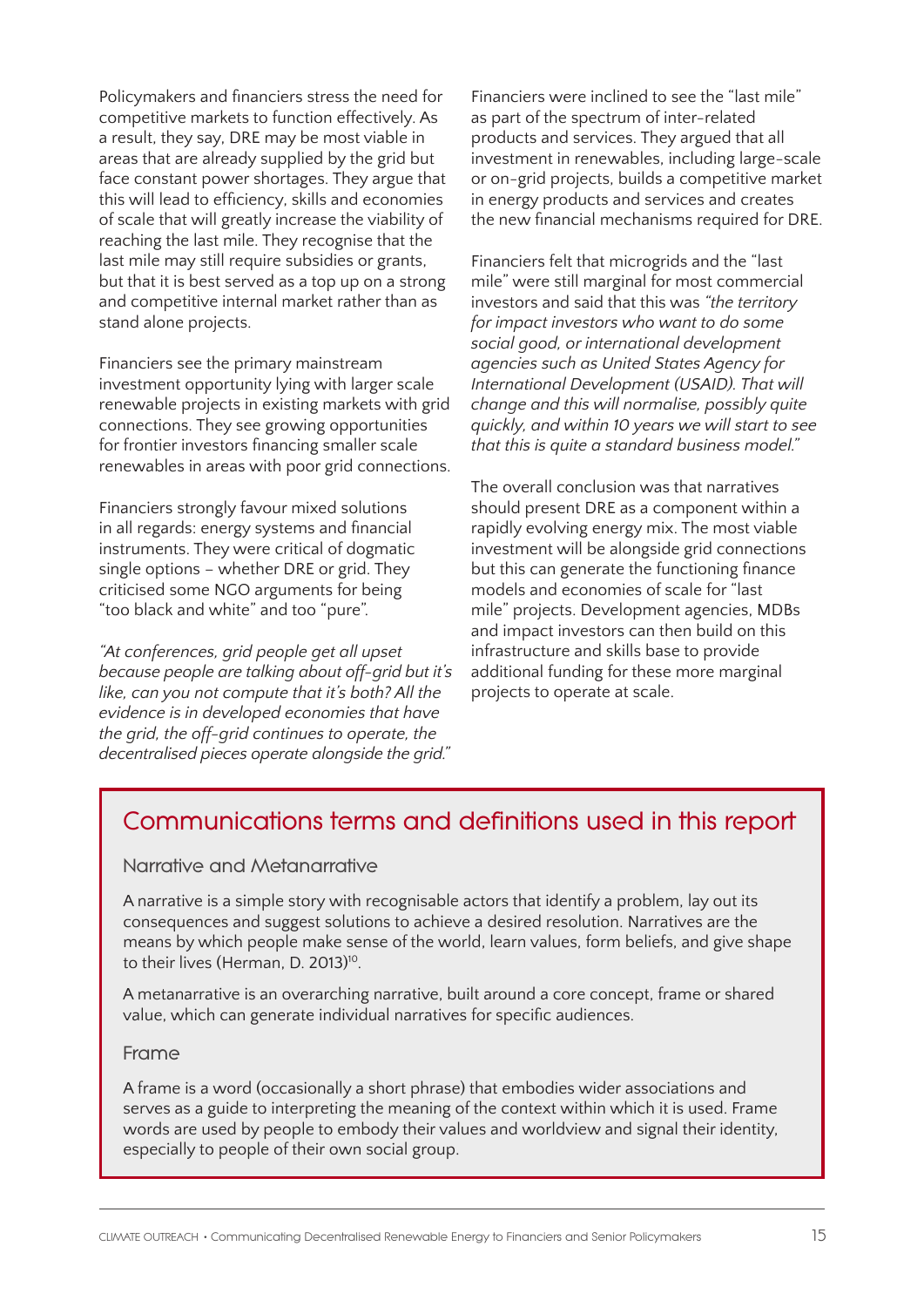## **Metanarrative 1: Opportunity frames**

**Finding: All audiences** are motivated by positive language around opportunity rather than negative language around disadvantage and energy poverty. Each audience constructs distinct narratives from different configurations of four definitions of opportunity:

- Opportunities for profits and growth within the DRE sector.
- Personal and institutional investment opportunities.
- The transformative role of DRE within the wider economy.
- Social opportunity and the development opportunities from energy access.

When invited to describe the reasons for investing in DRE, interviewees typically listed variations on the same string of keywords, as in this interview:

*"Decentralised energy is more stable, more resilient, and it's more flexible, and it is quicker and easier to deploy. It's more granular than in the big utilities, who can only buy a big portfolio of an existing asset. Rather than meeting any single need, they see it as fulfilling a cluster of qualities required in a good investment."* 

Keywords, sometimes called frames, are an essential part of effective communications. They embody a wider range of meaning and associations and signal to the audience that the message is designed to speak to their values and identity. Using the right keywords opens up ears and hearts. However using the wrong keywords will lead to disregard or even disdain.

All audiences

All audiences -

especially private finance

For each of these definitions below we draw out keywords and identify the audiences with which they work.

## *1: Opportunities for profits and growth within the DRE sector*

**Recommended keywords: Frontier** 

In our research, the term "frontier energy" emerged regularly in interviews including one with the executive director of a company called Frontier Energy. For financiers the word frontier has a specific meaning relating to

markets which are developing rapidly but are not yet large enough to be defined as emerging markets.[11](#page-30-10) The Wall Street Journal described frontier markets as "next year's darlings in emerging-market investing." The word frontier is also a communications frame based around

new opportunity, territory, and markets

16 CLIMATE OUTREACH **•** Communicating Decentralised Renewable Energy to Financiers and Senior Policymakers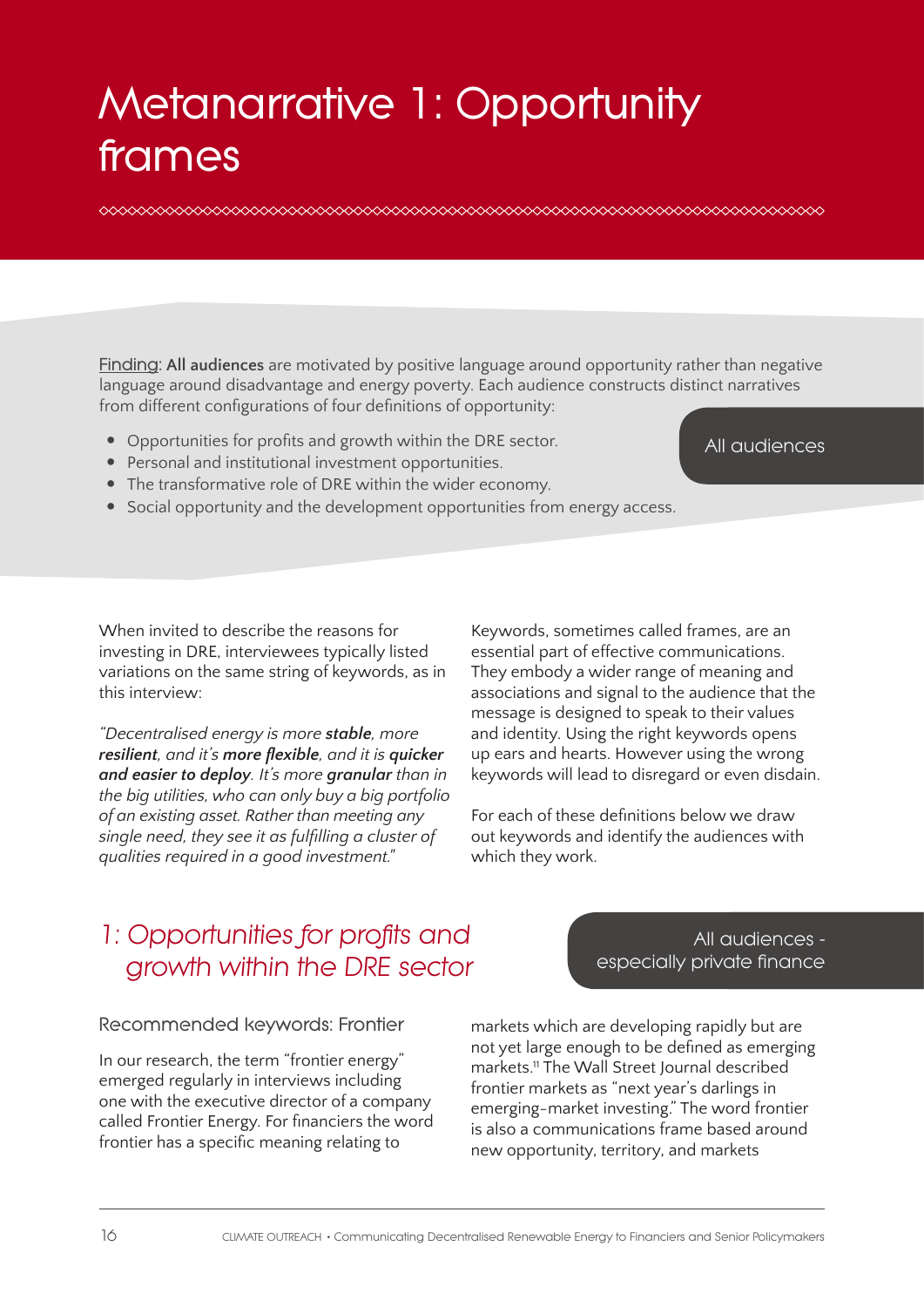that appeals strongly to financiers. It can be used in combination with related language of expansion: "opening up" "pioneering" and "championing."

#### **Recommended keyword: Inevitable**

Financiers argue that the shift to renewables in general, and DRE in particular, is the most profitable option in a shifting energy market. It is a flexible, profitable way to rapidly access new and emerging energy markets. DRE is therefore the 'inevitable' solution for business challenges. As one investor said: *"it doesn't have to be solar but that just happens to be the best way."* 

## *2: Personal and institutional investment opportunities*

**Recommended keywords: Stable, Secure, Reliable**

All large institutional investors, such as pension funds, have a mixed portfolio of investments across the energy sector. Although DRE has risks, DRE should be compared with other forms of energy investment. Oil and gas in particular is very risky. *"You can drop a huge amount on exploration, you may or may not find gas, you may not get a reasonable rate of return from the government."* 

The feeling in the investment world is very positive towards renewables as a whole believing that they *"offer reliable long-term returns."* For pension fund investors, renewables offer a

*"stable rate of return and predictability- we can predict fairly accurately what we can produce in terms of energy and money every year. It is not exciting, it is not Google, but it offers a stable return on investment."*

However, we were warned, this applies primarily to large-scale renewable projects in countries with stable governments and guaranteed energy prices.

What is more, looking forward they see this as the only solution to the competing pressures of economic growth and climate change.

A policymaker told us: *"the transition to these sorts of technologies is absolutely inevitable because they are a better solution not just for climate, they're quicker to deploy, they're more elegant solutions." An MDB expert said: "plans used to have a very substantial grid component. Every year that passes, the grid component goes down and the off-grid component goes up. Increasingly off-grid is the go-to option for energy access in Africa."*

#### Audiences: primarily commercial finance; some large MDBs

Communications must be balanced and realistic about the risks and not pretend that DRE is riskfree *"like a government bond"* or *"people will get very annoyed and will use the term being burnt, as though it's not just run-of-the-mill risk."*

#### **Recommended keywords: Rapid, Flexible, Resilient**

A primary appeal of DRE for financiers is that it can be rolled out much faster than centralised power production, providing faster returns. *"It's a lot quicker to sell a few solar modules than it is to set up a centralised coal plant, even from an approvals point of view-you get approval to put it on your house against you getting 1000 stakeholders and a bunch of NGOs and* 

*the national governmentthat's a much more challenging proposition."*

'Flexibility' has an ideological appeal for many investors. DRE spurs creative flexibility at all levels: in energy production, installation, promotion. Yet it also requires flexibility- in

particular, creating new flexible financial instruments to support investment: *"We are lacking the flexibility of a combination of grants* 

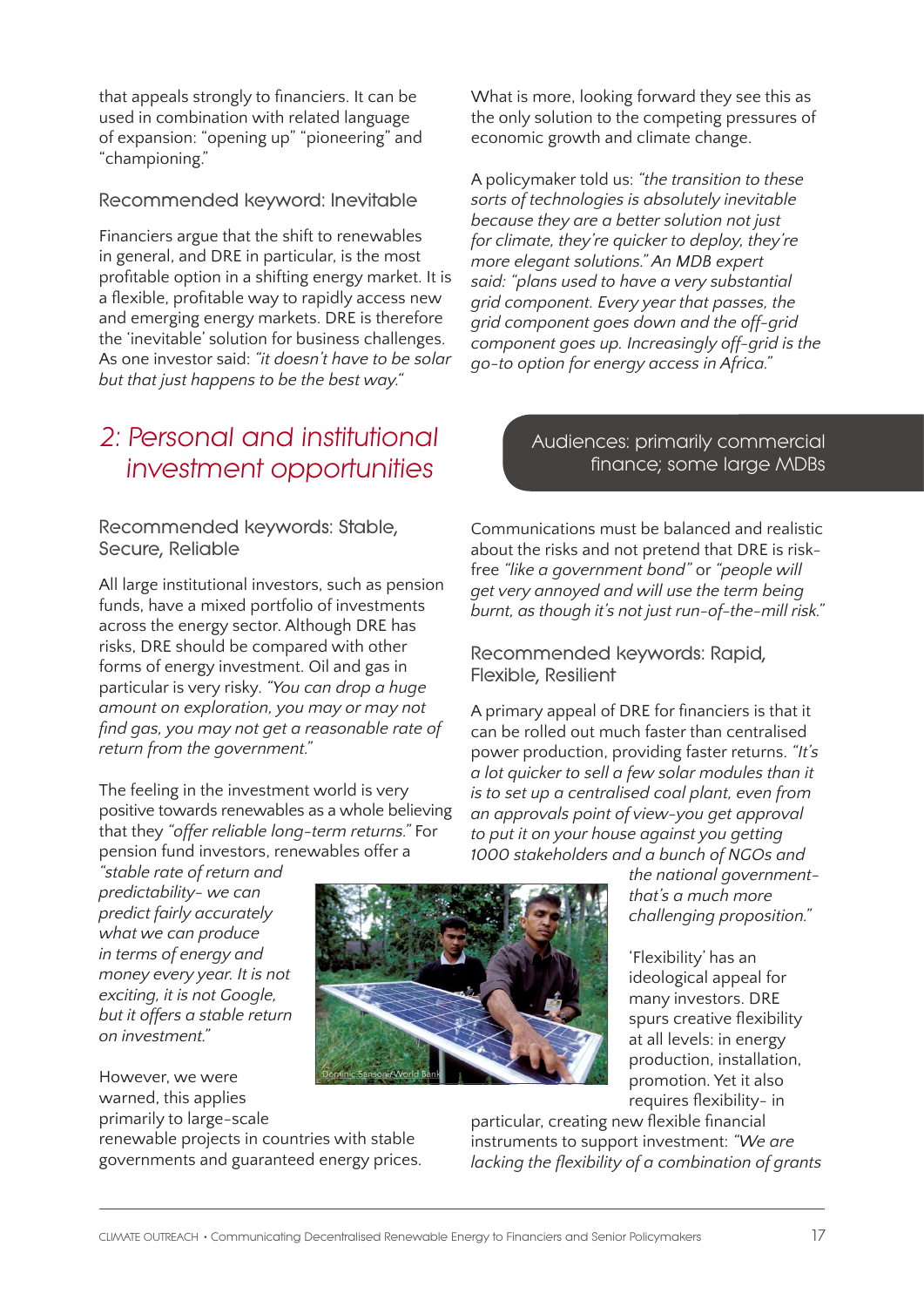*and local currency loans to extend to areas with less access/market maturity. The big question is how to support this type of flexible funding."* In both regards flexible is a key word.

Financiers often used the word 'resilient' for DRE, meaning that it was resistant to energy price fluctuations, and had a flexibility that could respond to market shifts. In a wider policy sense, DRE provides greater resilience for an entire energy system, especially when following the language, recommended above, of a mosaic of integrated parallel off-grid and grid systems.

### *3: The transformative role of DRE within the wider economy*

**Recommended keywords: Sustainable**

Sustainable has a double meaning. On the one hand, for NGOs and governments and intergovernmental funders it refers to ecological impact. For commercial financiers, "sustainable" refers to generating reliable long-term returns. The two can be put together: as an advisor to major pension funds told us: *"these are long-term funds so long term can only be guaranteed if there is sustainability."*

> All audiences - although with different nuances

**Finding:** Interviewees become most excited by DRE when they see in it a reflection of their wider ideological interests, especially a commitment to competitive open markets as a primary means of delivering economic growth.

**Recommendation:** Study and understand the economic and political argument behind free markets. Reflect those ideas, and the language behind them, in communication with financiers. Adopt narratives reflecting transformative change, challenging vested interests, developing new competitive models, and extending competitive markets.

Financiers, policymakers and NGOs alike are drawn to DRE because they see it having much wider economic, political, and ideological implications. Effective communications must recognise this and present DRE in a form that speaks to the specific values of each audience.

NGOs interpret DRE within the values of social justice, and income distribution. They focus on its capacity to deliver energy to the most marginal groups that might otherwise be left behind- and with that the opportunity for many other forms of locally controlled development.

Policymakers and development agencies and MDBs see DRE as a means to generate economic growth and expand participation in the economy.

Financiers (both commercial and MDBs) share some of these progressive values but are more motivated by a narrative in which DRE is a means to break open centralised and inefficient economies, and generate new forms of entrepreneurialism. Financiers hold a compelling narrative of struggle between the entrenched vested interests of politicians and centralised power production against the free market and its inexorable logic. One put it this way: *"The risk to DRE investment is political; politicians offering/promising subsidised grid access to win votes/favours. At the root, the DRE debate is about the liberalisation of power generation and supply which, if correctly priced and supported, could make market penetration by the grid more difficult to achieve."*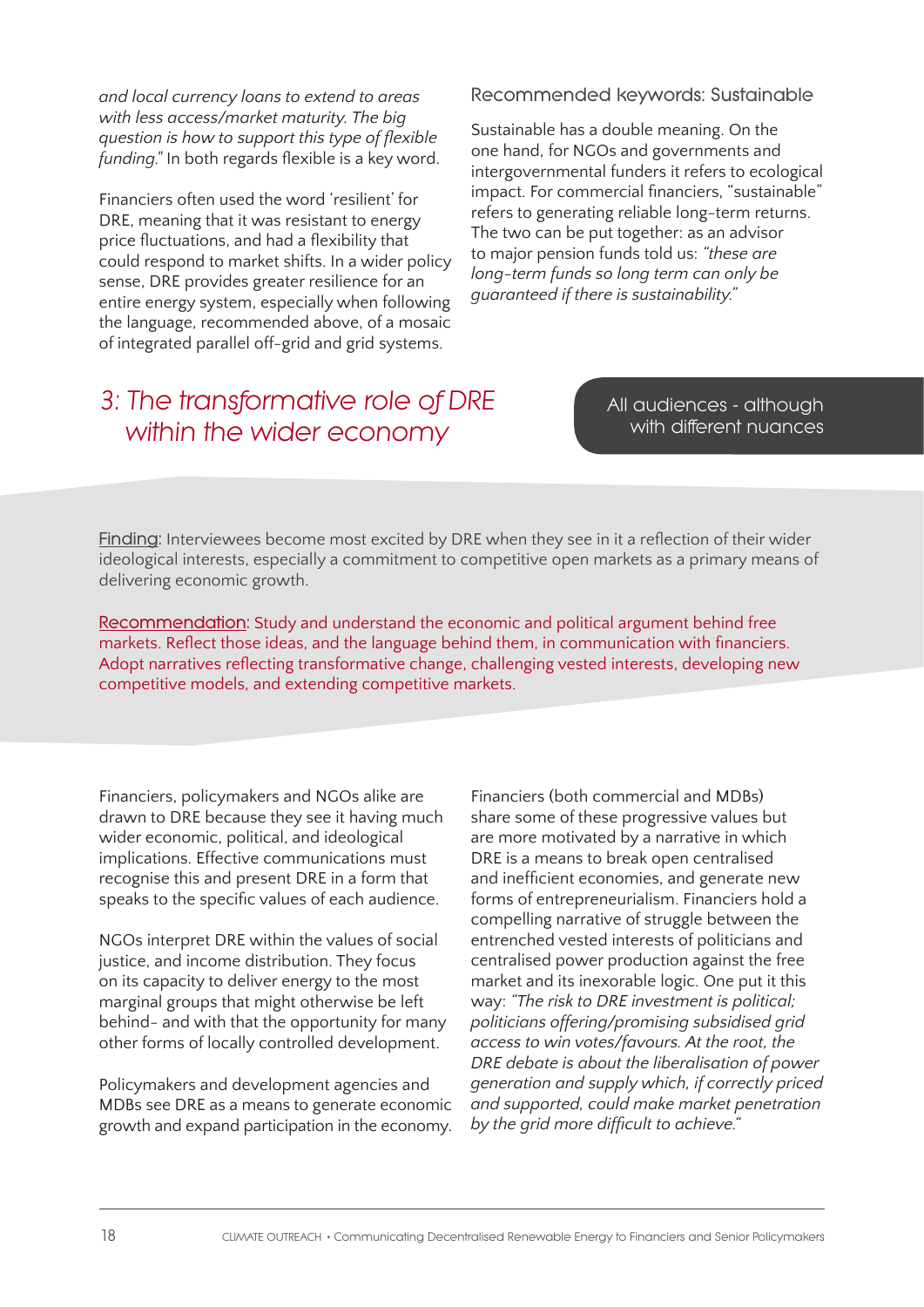In our interviews they expressed these values in the following forms. We recommend the application of these specific terms:

#### **Transformation (disruption)**

For many financiers (but not for politicians or government level policymakers) DRE is a means to challenge the centralisation of power, vested interests and government control of the energy industry. One expert described DRE as a "disruptive technology" that shakes up established and calcified ways to working. *"There's an amazing disruption of the utility and energy market in general going on at the moment."* Another laid out his vision for DRE in these words:

*"The positive vision of people generating and supplying to the grid and through this process liberating themselves from the stranglehold of corrupt politicians, patriarchal hegemony, poor health, unreliable power supply, torpor and uncompetitive and unresponsive utilities. Ultimately a model of Western liberal democracy powered by clean energy."*

#### **Property Rights**

Enshrining the importance of property rights. DRE enables a major democratisation of property rights over a previously centralised

## *4: Social opportunity and the development opportunities from energy access*

All audiences are motivated by the opportunity to improve people's lives and enable them to achieve their potential. All audiences favoured positive language about opportunity rather than negative language about deprivation or energy poverty (a term that was not used in a single interview). Our interviews closely echoed the wider findings of the four country Narratives Project which tested development narratives and recommended that development organisations present aspirational achievement ("standing on your own two feet") not victims (see Narrative Project text box below).

energy model, breaking down monopolies and sharing ownership. One financier described conventional power generation as "a communist model."

#### **Entrepreneurship**

DRE is the epitome (or even poster child) of the free market, working with the most flexible of technologies and financial instruments, sold through small entrepreneurs identifying market niches.

#### **Commoditisation**

*Commoditisation* is an important frame for people who advocate for free markets. It is the process by which products become standardised and indistinguishable so that competition is done in a free market purely on the basis of price. DRE is highly commoditised.

#### **Expanding markets**

DRE and the expansion of energy access is only the first step. Once you have created a customer base through energy delivery you can introduce additional products. Azure Power in India have a concept of a stepladder where customers start with light bulbs but can then move on to televisions and refrigerators- all provided by the company.

#### All audiences - although with different nuances

Each audience expressed and visualised that opportunity in different forms. Development agencies and MDBs express an interest in direct social benefits that are often close to those of development NGOs. Financiers are motivated by a larger narrative of extending economic opportunity and enabling new forms of entrepreneurialism. For them, DRE is a means to increase energy access, not decrease "energypoverty" (this NGO phrase was not heard once in the interviews).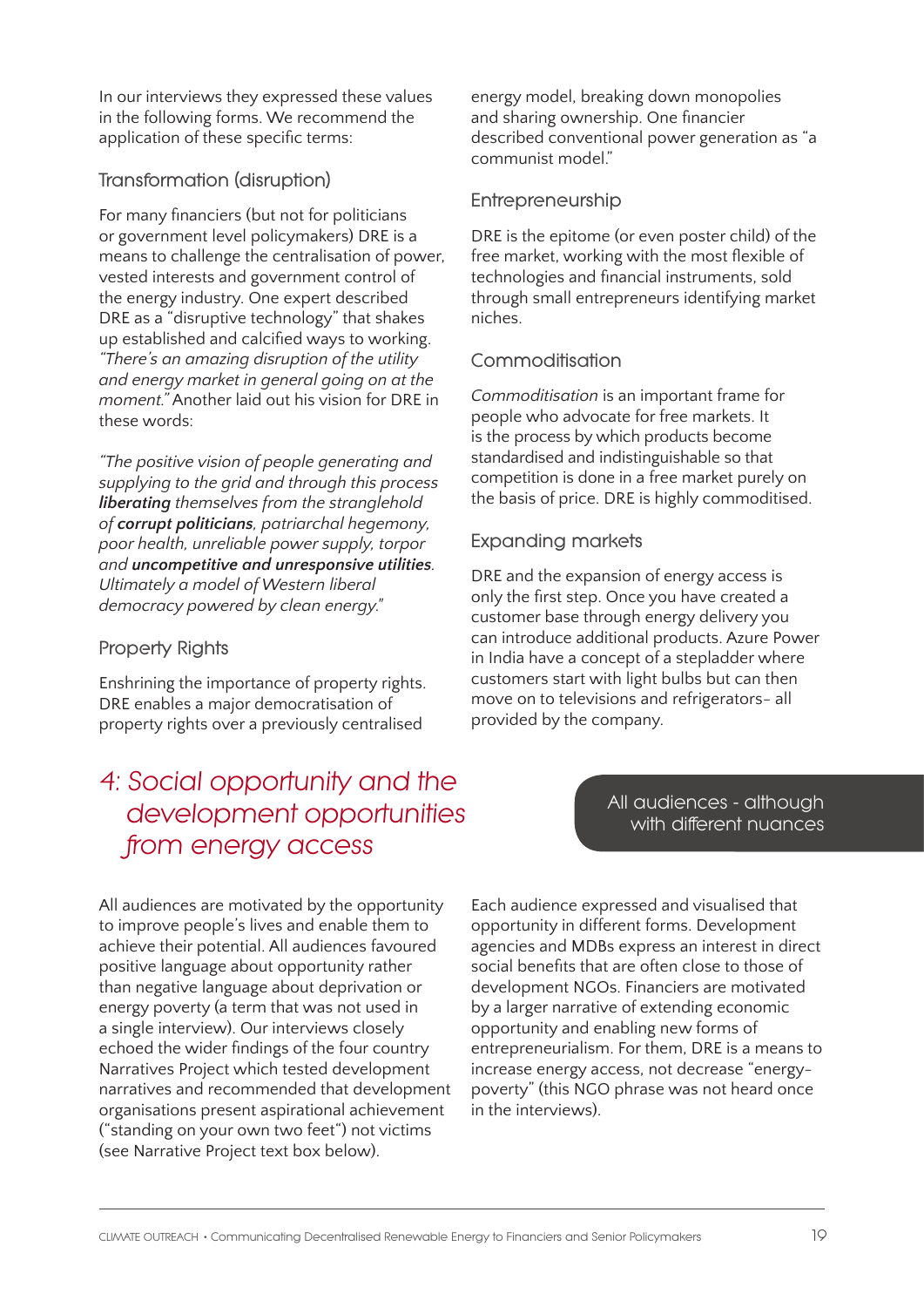### **The Narrative Project**

The Narrative Project, led by 12 major NGO partners (including Oxfam and CARE), critically analysed and tested the narratives used by development organisations. With a large grant it was able to conduct high quality research across four countries (UK, US, France and Germany) including focus groups and surveys. Its objective was to find language that could be more effective in engaging people in the wider public without losing the support within the existing NGO supporter base.

Its findings are directly relevant to this project. Many of its criticisms of existing language and recommendations for improved language were echoed in our interviews.

It strongly recommended that NGOs should adopt a change in tone. It challenged the primary focus of NGOs on the problem (poverty, suffering), the lack of progress and moralistic arguments for increasing intervention. It found that the most effective communications presented development programmes as a means for people in the world's poorest places to become independent or self-sufficient so they could "stand on their own two feet" and "achieve their full potential". It stressed the need for positive language about achievements, results and progress (how much has been achieved) and a way of working based on partnership to share knowledge and responsibility.

**The table of "don'ts" included:**

- Don't expect facts and figures about progress alone to convince people to support development.
- Don't invoke pity or characterise people in developing countries as helpless victims or assert that people have an obligation to support development.
- Don't lead with "the problems" focus on "why" a person should support development (for example: independence, shared values, the value of human life).
- Don't use long-term timeframes to communicate a goal or vision.
- Don't use the term "foreign aid". Many people associate the term with short-term crisis, and others associate it with money that is wasted.
- Don't try to downplay the problem of corruption or minimise the scale of it. Instead, talk about it as an 'injustice' against both donors and participants.

<https://www.bond.org.uk/resources/narrative-project-user-guide>

All audiences were motivated by narratives around energy access, business and entrepreneurialism at three levels.

#### **Economic activity**

Energy access enables all other forms of economic activity. As one businessman put it: *"There is an amazingly exciting story to be told about micro-business around energy and water. If you can create an energy business in a community, it becomes like a generator, not just of energy but of money and that can be very transformative."*

#### **Skills & Enterprise**

The installation and maintenance of DRE creates new skills and enterprises.*"Once you know how to establish and run a business they have a skill that is very applicable to anything else that they need."* 

#### **Participation**

Energy access enables participation in the wider economy: *"It doesn't matter where you are in the food chain, you can participate in a way that you have never been able to before."*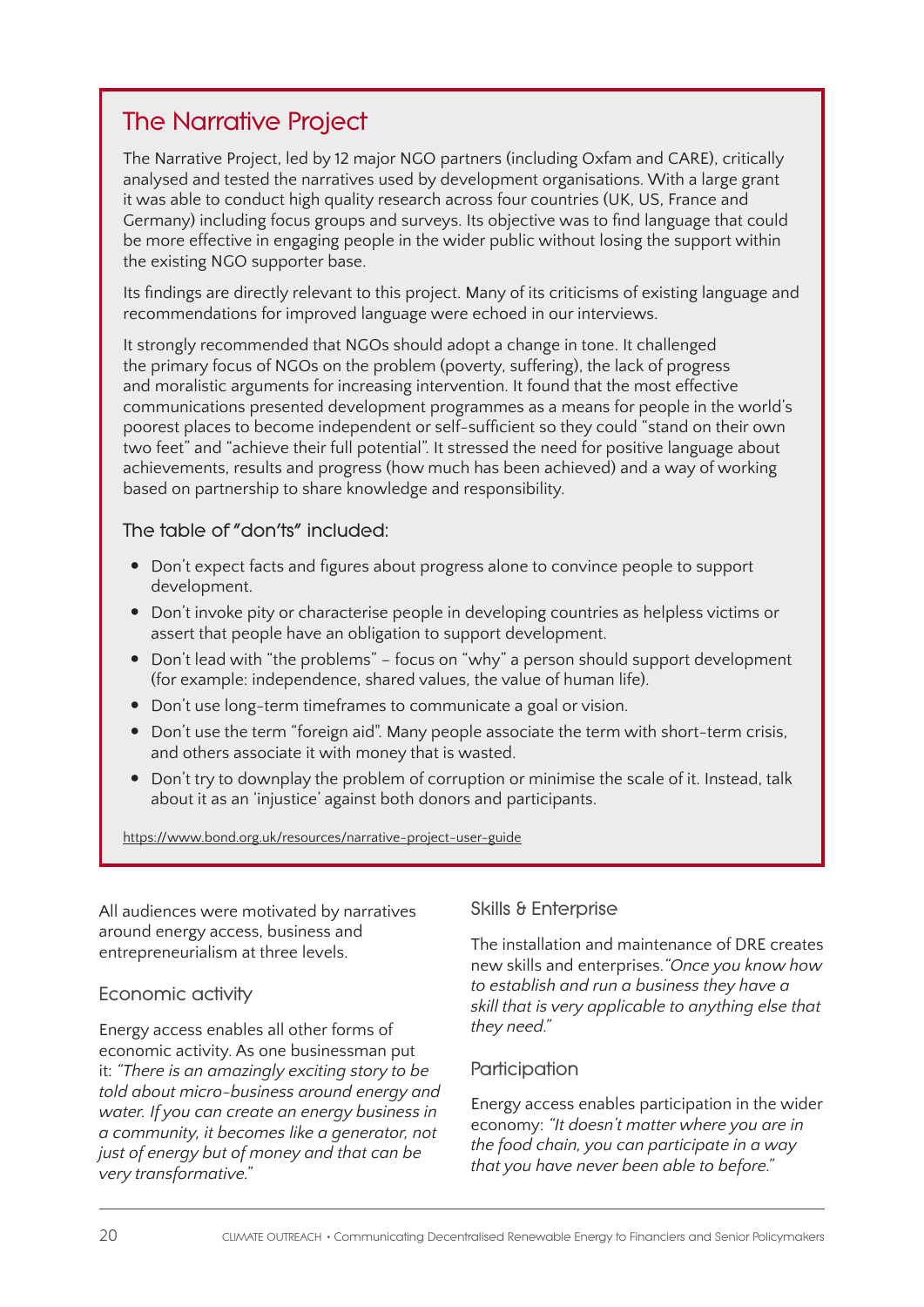## **Metanarrative 2: Scale**

**Finding:** Across all audiences the principle concern about DRE, mentioned in every interview, is the lack of scale. Planning and business models require large-scale operation, and individuals in these fields are personally motivated by scale and dismissive of small-scale projects. All audiences

**Recommendation:** Avoid using language that emphasises small-scale limitations. Talk up ambitions for expansion and the potential for rapid growth. In case studies and demonstration sites, focus on large-scale projects (even if these are less "pure" examples of grid-connected DRE). In statistics, emphasise ambition and potential growth. In particular, point out the potential risks of ignoring small-scale opportunities (see text box below).

The different ways that NGOs and people in business and finance talk about scale appears to be central to the failure of the two groups to communicate. NGOs are concerned with delivery benefits and very invested in the

specific outcomes. Ideologically they have always been drawn to the principle of "appropriate" technology and small scale communitybased development. Business/finance are more concerned with the big picture and largely motivated by achieving a large-scale.



*interested in 3 million. This is not worth my effort. Come to me when you've got 20,000 of those systems lumped together, and I can put a hundred million into it. So, the challenge to those* 

*"I talk to investors about that market and they say that's okay, that's fine, but I'm not* 

> *markets is scale and after that its finding the capital."*

*"If you spend your time investing in small things that don't give you the big return then you will be out of business pretty quick. So from a business point of view you are* 

*always looking for scale. Unless you're looking to produce thousands of small things, in which case you are still looking for scale."*

[Asian Development Bank](https://www.flickr.com/photos/asiandevelopmentbank/23950563170/in/album-72157679277512822/)

As noted above, scale is also a primary motivation for the staff of MDBs and development agencies whose career rewards are based around the quantity of funding they release. It is also a major concern for politicians and their policy advisors who are seeking

In our interviews people repeatedly spoke of their excitement over scale, the need to "scale up" and their disinterest in small size developments- which, tellingly, they stigmatised as "development projects".

Advocates in the financial community regard the small scale of DRE to be their biggest challenge.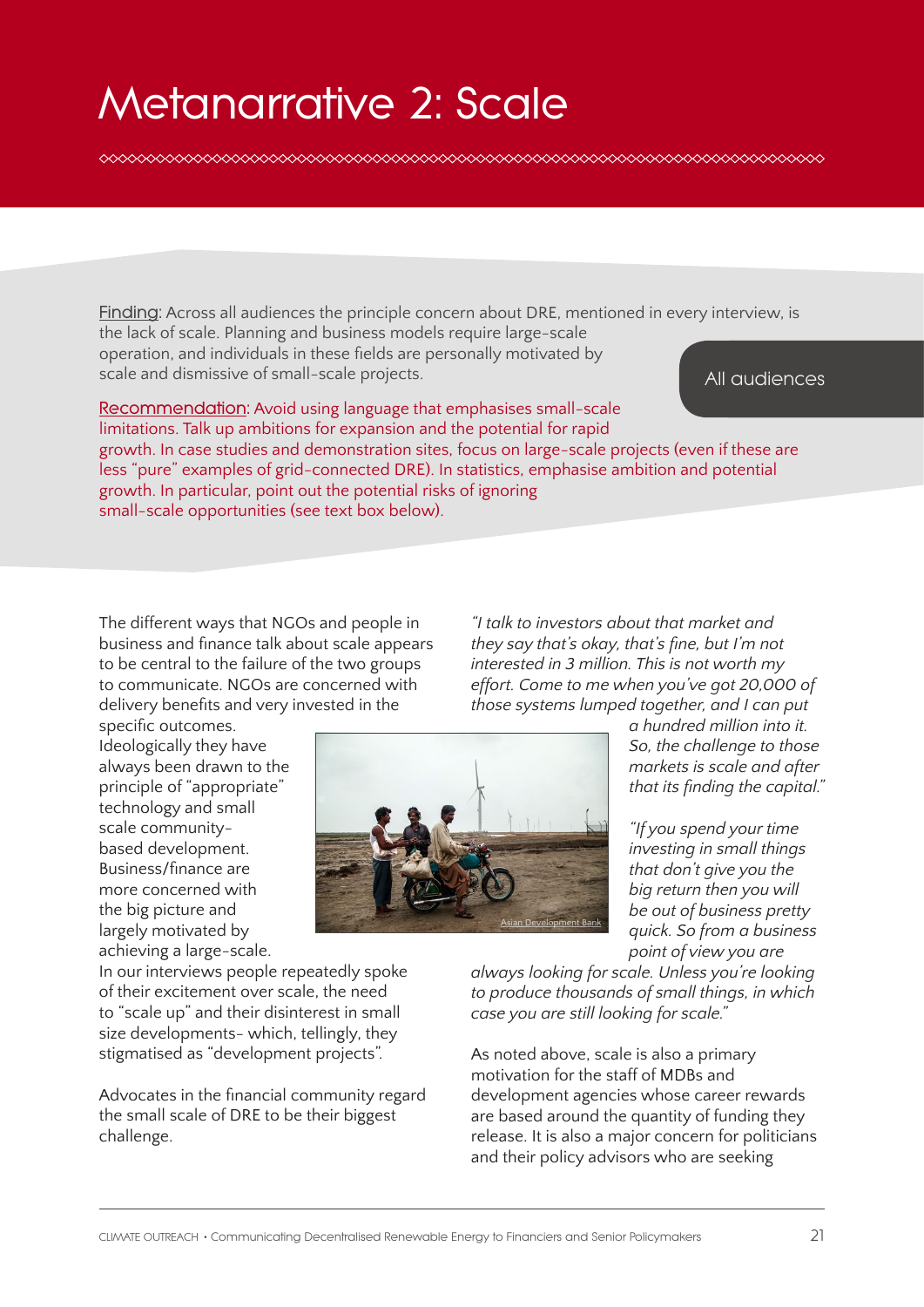the best visible proof that they are bringing modernisation and development.

They will tolerate a smaller pilot project but only if they believe it has large-scale application. As

one government development officer said: *"I look at a market transformation and how to scale up solutions that have been piloted... How can you really accelerate a bit more to take these markets and solutions to the next level?"*

### **The risks of ignoring emerging opportunities**

There are wider arguments as to why investors should not reject opportunities just because they involve large numbers of people paying smaller amounts. This is referred to by financiers as "the bottom of the pyramid", following a highly influential book by business academic C. K. Prahalad: "The Fortune at the Bottom of the Pyramid: Eradicating Poverty through Profits".

As one financier pointed out, American telecoms companies ignored the Mexican market in the 1980s and 1990s because the people were poor, but ignored the size of the population. The man who moved into that market, Carlos Slim is now the world's richest man and provides a potent warning against missing opportunities. Many financiers anticipate fortunes could be made in DRE once one finds the right opportunity, and the right expansion model.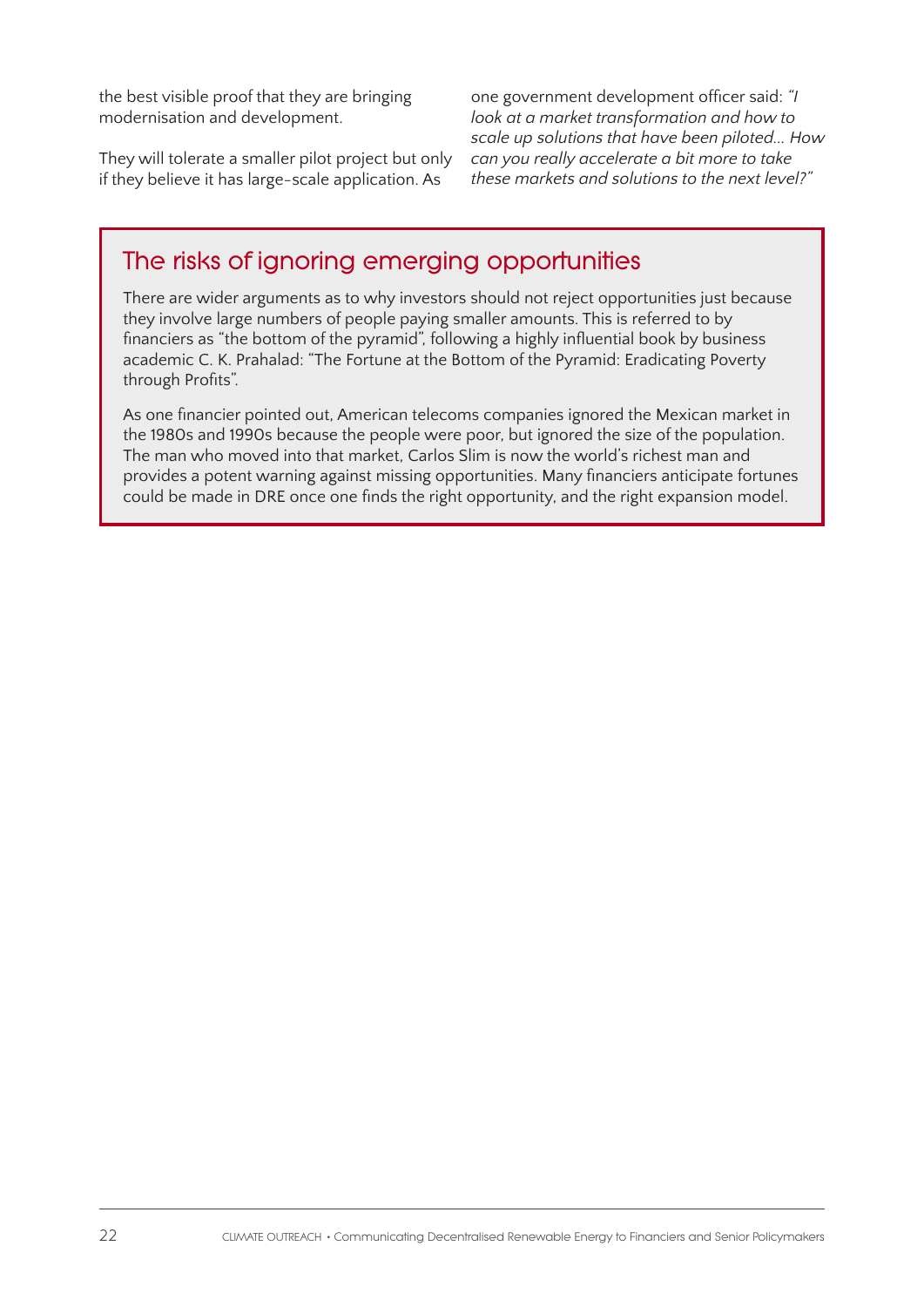## **Metanarrative 3: Climate change**

**Finding:** Climate change was mentioned very little in interviews. Policy officers and MDB staff mentioned it within a package (or a checklist) of social and environmental benefits, but not in isolation. Financiers hardly mentioned it at all as a motivation for DRE.

**Recommendation:** Do not ignore climate change -

it is a central part of NGO agendas and will be of growing

All audiences - especially policymakers and MDBs

relevance for all audiences. Rather, include it within the general benefits of DRE and mobilise the growing constraints on carbon fuels as clear evidence that the transition into renewables is now inevitable. Possibly (with caution) try the financial narrative that DRE is a way for people to achieve energy access without being held back by climate change regulation.

In our research only Northern development professionals combined concern about the issues of climate change and energy supply: *"there is an urgent need for energy access and a huge climate change challenge to come together."* It is not a major stand alone issue for policymakers in developing countries: *"on the* 

be a major part of their narrative: *"I don't think we need to talk about climate change with this stuff. I think we need to talk about opportunity and hope."*

Some financiers are more inclined to see climate change regulation as a potential

*ground they don't care about climate change. They want to get power to their people, and the health benefits that come with this."*

Financiers, even those with strong environmental principles, do not think climate change needs to



threat to energy access: *"Poor people can't have electricity because the emissions will bust our climate targets."* They argue that DRE allows people to have access to energy without their development being *"sacrificed on the altar of emissions reductions."*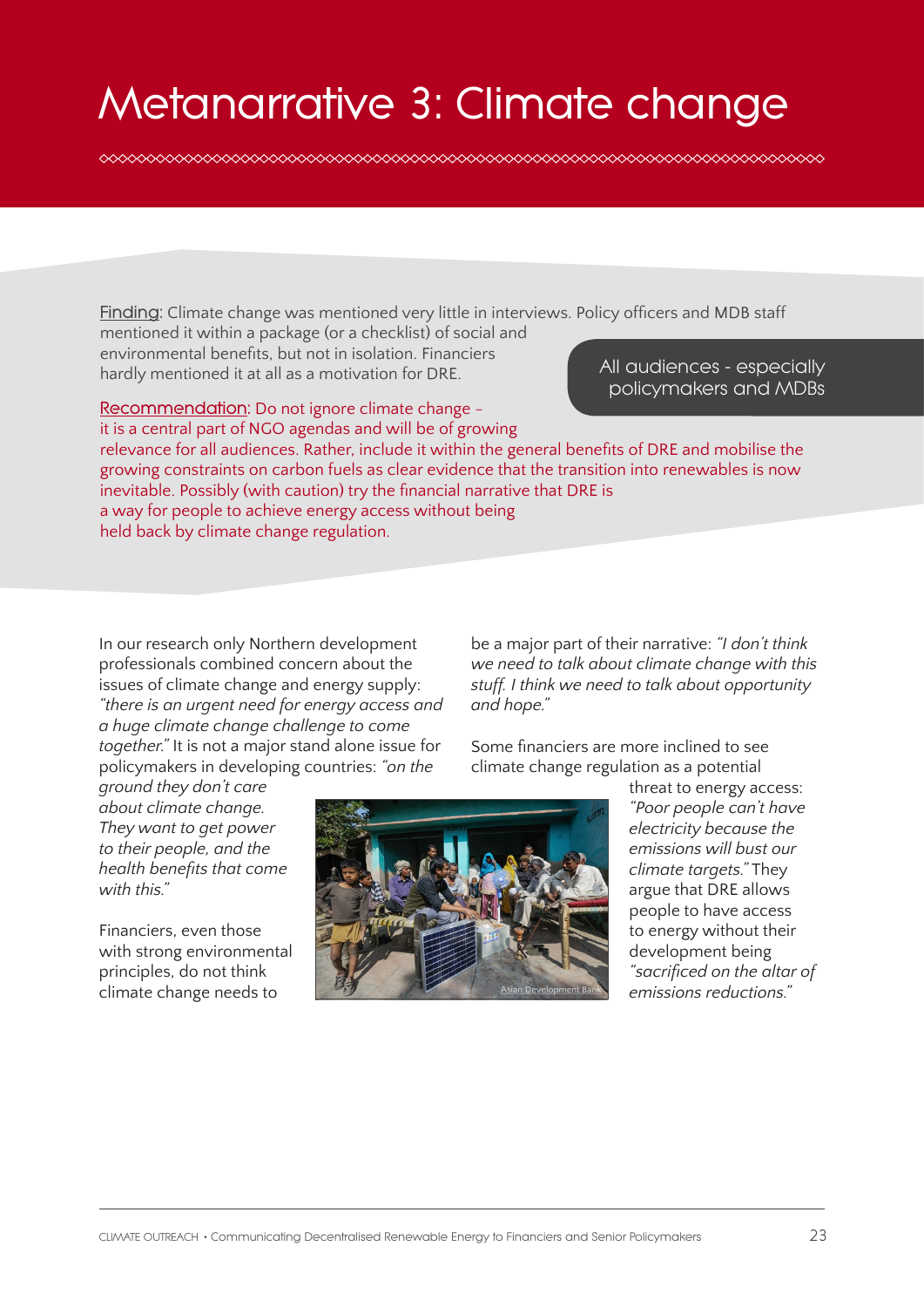## **Metanarrative 4: New stories and new communicators**

**Finding:** All audiences are motivated by inspiring stories told by authentic communicators they can trust, speaking from their own experience. All audiences respond best to experiencing DRE

projects on the ground or, failing that, in engaging materials and case studies. They have limited trust for NGOs but are inspired by communicators who embody entrepreneurialism and opportunity.

All audiences

**Recommendation:** Promote DRE through stories and case studies, visual images and videos that enable people to experience the physicality of the project. Emphasise projects that are working at scale, delivering strong returns and profits. Where possible organise site visits and personal interactions. Seek effective communicators who can talk with enthusiasm about success,

growth, and opportunity.

All humans are motivated by stories, even maybe especially- those who appear to be most motivated by facts and figures.

We asked everyone we interviewed what excited them and who they trusted to tell them about the opportunities of DRE. The findings were remarkably consistent - seeing things with their own eyes, and hearing the stories of the entrepreneurs:

*"What really excites me is when I visit the project- especially one of these decentralised projects where you actually meet the entrepreneurs who have taken up this work. Then you don't look to it as a project anymore."*

In some cases, seeing DRE in place can almost be a personal epiphany. One story about an MDB official made this clear. Not surprisingly it contained the critical element of being on a large-scale:

*"I was speaking to a very senior official in the World Bank who had just come from West Africa and seen a very large decentralised mini-grid operating. She had never seen one before and was extremely enthusiastic and will become a very effective advocate. Until that point she had thought it was just a lot of hype until she had been on the ground and seen how effective it could be."*

The establishment of effective models, especially those with innovative financing, is critically important for generating further investor interest: *"What's driving the transition are the growing numbers of examples of this approach working." "It's very much this demonstration effect - this company has been around and delivered successfully."* 

Case studies were also critical for mobilising investment because, as we heard again and again, the greatest obstacle to growth is the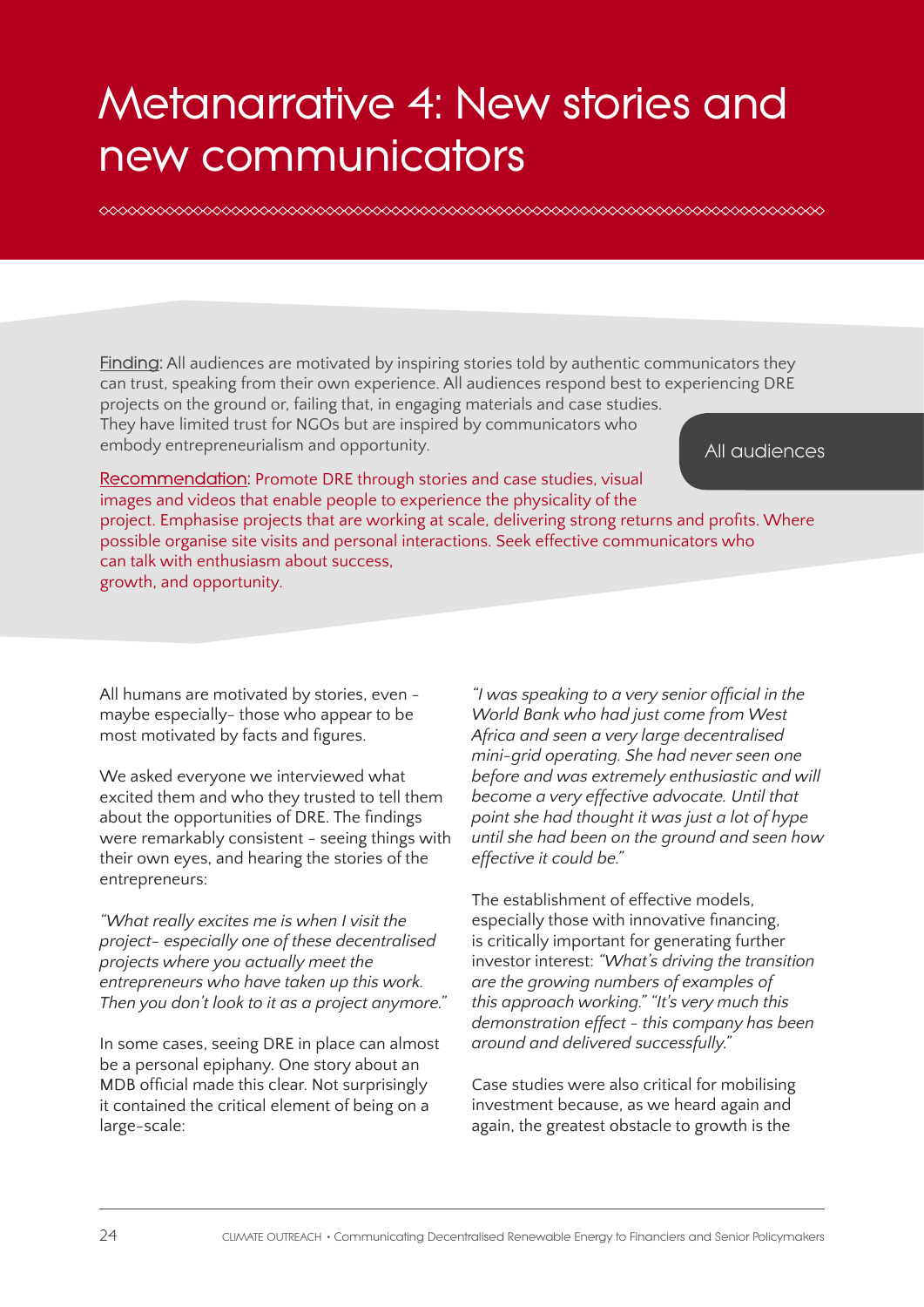attitude of "wait and see." Investors need to know that a given approach is viable.

Aid agencies and MDBs have a lead role in showing that renewables are viable at scale. The

vital (and often missing) component is ensuring that individual projects inspire further activity. *"Everyone thought wind farms in Mexico were too risky until the Inter-American Development Bank started building a wind farm and after that the private sector without any support from* 

*government or social venture for finance built number two and number three. As soon as you are able to demonstrate that it can be done then it becomes a standard solution which you can invest in with lower risks."*

Finally, all projects create the basis for further expansion, providing a foundation of skills and experience in the country, cash flows for further investment, a supply chain of equipment and technology, and economies of scale.



We asked all interviewees who they felt would be trusted voices for their audience. It is clear that there is no simple answer - financiers are highly competitive and many people only trust their own judgement. As one financier said: *"No* 

> *one will be trusted. No one is stupid enough to trust anyone that much."*

However, it was soon clear that people were strongly engaged by the success stories of individual entrepreneurs: *"If people could see themselves in the story then they are likely to get* 

*involved."* Across the interviews a narrative of the pioneering individualist(s) emerged:

*"The entrepreneur who has been down in Africa doing his thing... who doesn't depend on anybody else and also not on government policy and development… Local business people who understand local needs, who believe in it, who understand what is good about it, the benefits it can bring, and know what they are doing on the ground."*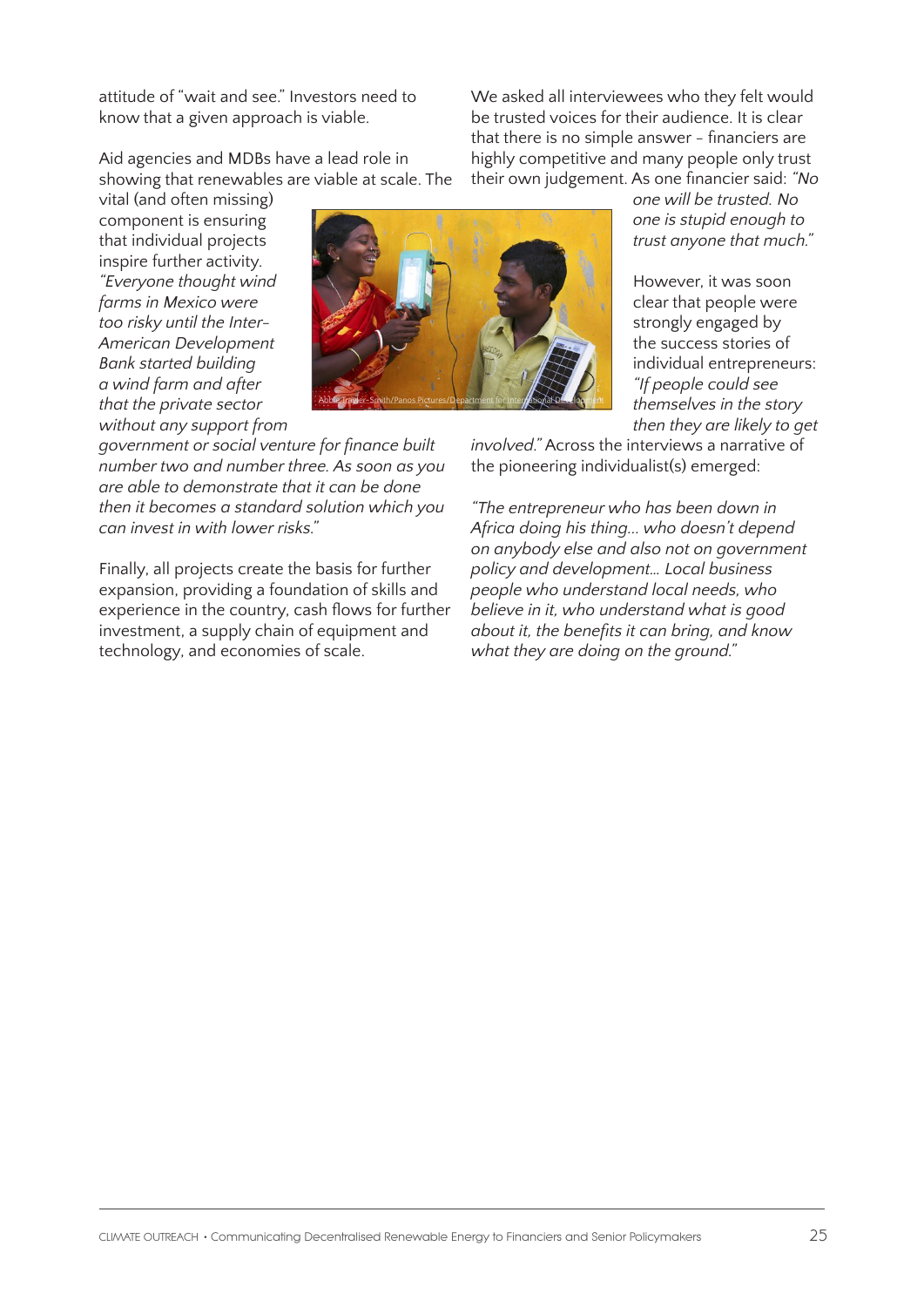## **Metanarrative 5: Addressing the major challenges facing investors**

**Finding:** NGO narratives rarely address the complex set of risks and obstacles facing investors in DRE. It is not sufficient to simply ask for more investment - expansion requires that these obstacles must be recognised and overcome.

All audiences

**Recommendation:** In communications, recognise the importance of these obstacles - especially those that are perceived by investors as risks. Address them in detail. In campaigning and lobbying include market and policy reforms that will enable and support inward investment into DRE.

The primary obstacles and risks, mentioned repeatedly across the interviews, were:

- 1. Uncertainty of the policy environment, especially with unstable governments.
- 2. The financial instability and low ability of communities to pay.
- 3. The arrival of grid connections before a mini grid has paid back its investment.

There were mixed views about the arrival of the grid. Some regarded this as a major threat and built their business model on avoiding it: *"We only go to places where, for the next 10 years, the grid will not arrive, by which time we will have paid for our investment."* Others believed that an off-grid system could still compete well with a grid that provides inadequate or irregular energy supply.

- 4. Fiscal policy, for example import duties on panels.
- 5. Exchange rates. *"In Nigeria one of the greatest challenges you have is the exchange rate fluctuation."*
- 6. Costs. The costs of the technology, the cost of moving them between countries (exchange rates and trade barriers).
- 7. "Security of assets." Potential damage to generating capital and the need for protection or insurance.
- 8. Maintenance costs that need to be fully absorbed within the model. Maintenance must be a central part of the business plan. Financiers pointed out that NGOs' "project mentality" often neglects the importance of maintenance: *"It's no good installing it and then leaving it because it needs to be maintained. That's what utilities do, not charities. Every time a charity has gone and said here are a million lights, a few years later there is 20,000 of them in use and the rest of them are in a local river!"*
- 9. Lack of accurate data about performance or returns. Several times financiers expressed concern that in the absence of accurate data it was hard to make secure financial decisions.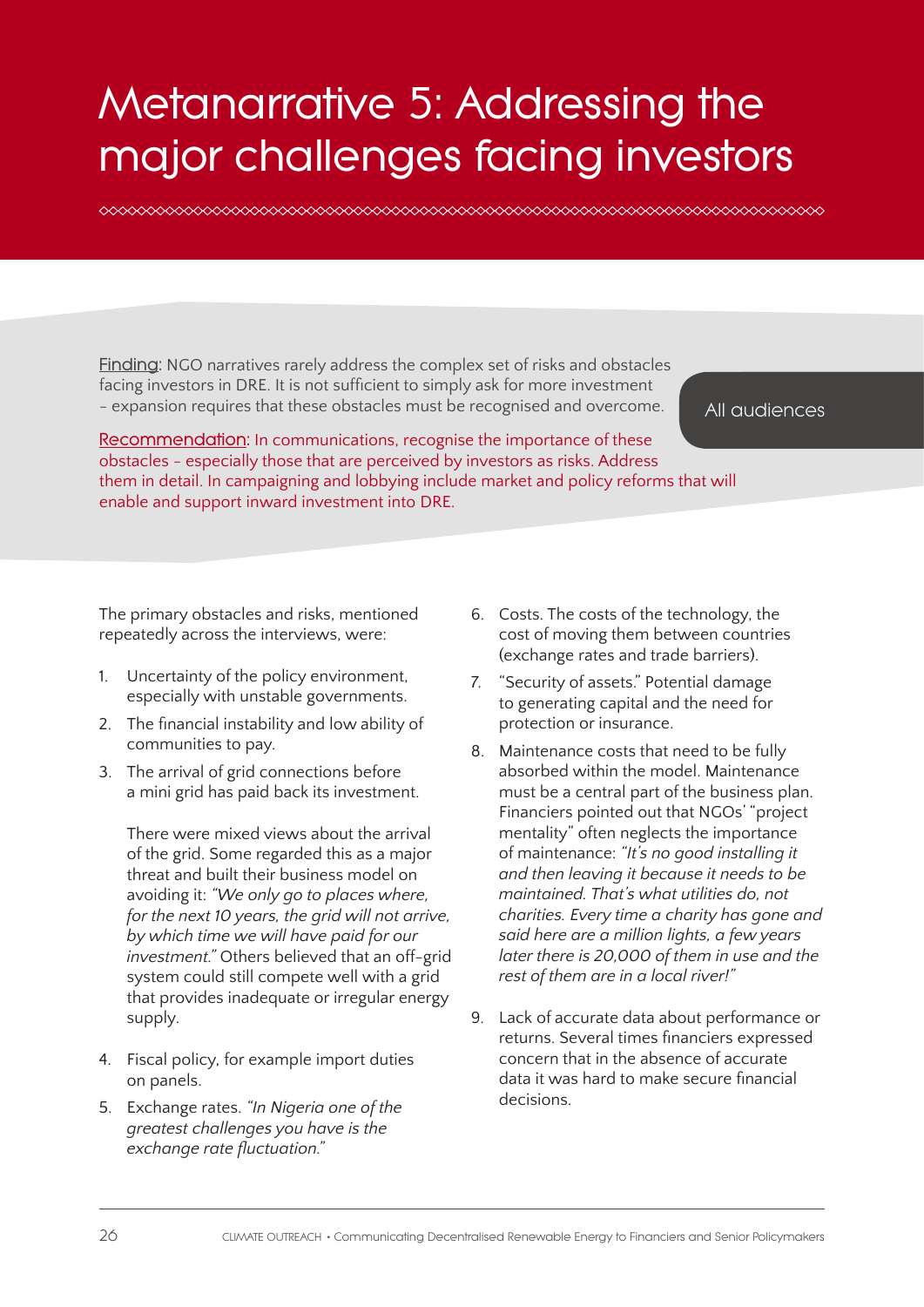## **Non-Governmental Organisations dos and don'ts**

There are deep and profound differences in values between Non-Governmental Organisations (NGOs - sometimes also called Civil Society Organisations or Non-Profit

Organisations) and other stakeholders, especially financiers. An NGO campaigner explained: *"they think as bankers and we think as activists and we don't really meet eye-to-eye on the things we do. The critical question is how do we make them see what we see from a banker* 

*perspective, that is understandable to them and makes sense. We have not been able to do that so far with the work that we do."* 

NGOs argue for DRE from the perspective of their own values. A simple example can be found in this quote from a leading NGO:

*"DRE brings social and economic development that is a cheaper and quicker way to fight energy poverty as opposed to large-scale, centralised energy projects."*

A financier is very likely to share NGO concerns over poverty, however this formulation does



not speak in any way to his or her primary motivations. Financiers do not 'fight' poverty. They have no operating concept of "energy poverty" and never use this phrase. They are not

> concerned with delivering "cheap" energy (which to their mind suggests low profits or subsidies). They are not fundamentally opposed to centralised energy projects and are certainly not opposed to "large-scale" projects - in fact they actively seek them out.

A similar quote for a financial audience might contain common components with the one above, but would use entirely different language, for example:

*"DRE is a rapidly growing market that is already bringing strong and sustained returns, offering multiple opportunities for new entrants. DRE is transforming the delivery of energy from centrally controlled power systems to a far more flexible and competitive model that will greatly expand access to energy and wider markets, enable entrepreneurialism at all levels and bring with it economic and social development."*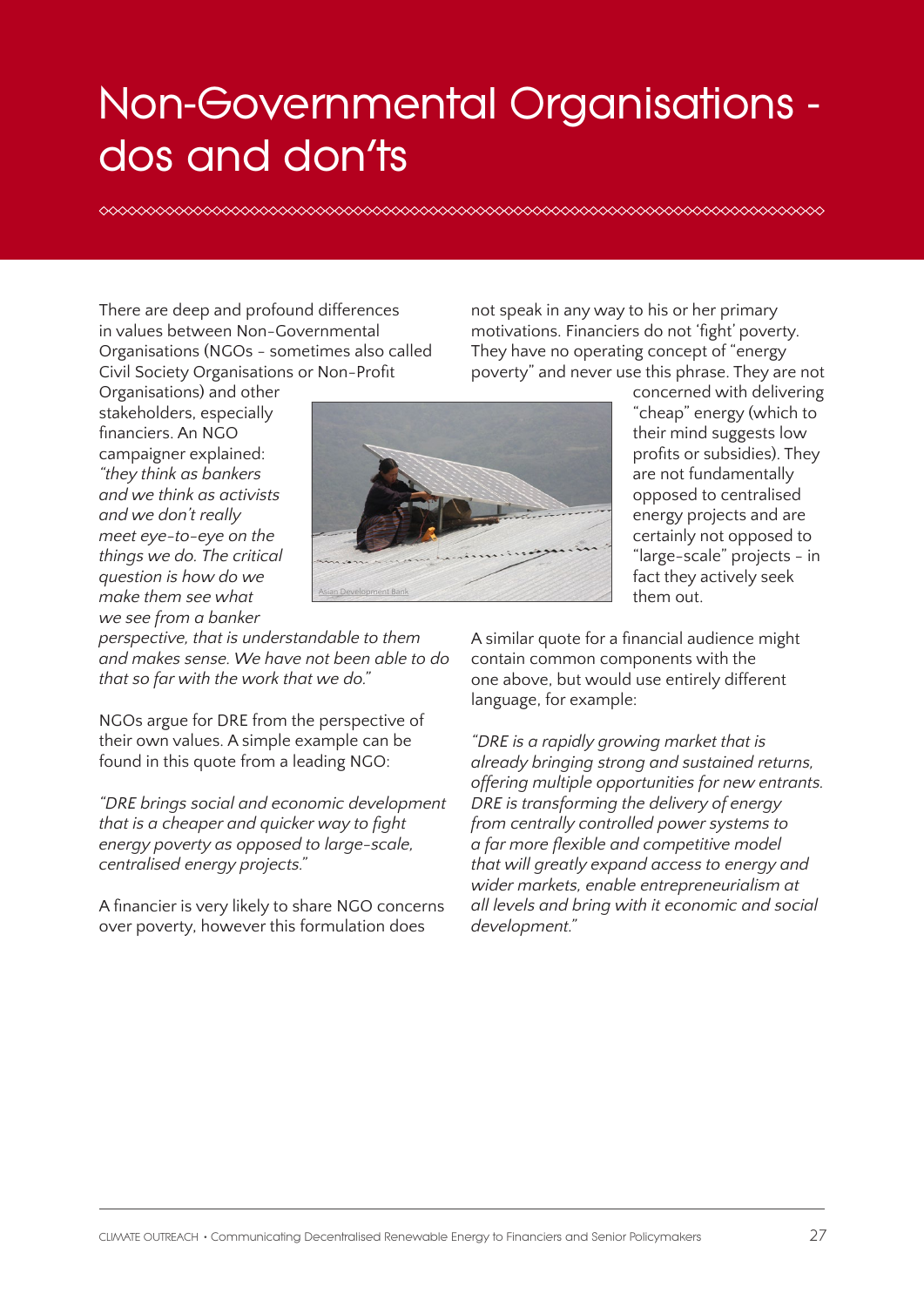## *External criticisms of some NGO communications*

**Generally the interviewees recognised the importance and relevance of NGOs. They stressed that their criticisms only applied to some NGOs output.**

**High moral tone and judgmentalism**

People dislike a judgmental tone of "dogooding" and "hand wringing". They argue that such language may be condescending: *"it is often the wrong way round - about what is going to help these poor starving black people who can't work it out for themselves."* 

#### **Overly purist**

Some NGOs are criticised for not being prepared to compromise or accept that change may not *"tick every one of their boxes"*. One business person complained, *"I have sat through mindless discussions about whether* 

*Specific advice*

#### **Don't use small-scale language**

As noted above, all the audiences are concerned - even fixated - with scale. Even when operating a relatively small project, they will describe it as a pilot or phase one for a much more ambitious large-scale version. Yet NGOs are very attached to small-scale models and small-scale language.

NGOs need to scrutinise their language from this perspective. For example they might seek new language for micro-finance (a term described by one financier as *"a turnoff because it's patronising"*), microgeneration and even microgrids. Other 'downbeat' terminology includes low impact, low emissions, low carbon and of course, small-scale.

**Be careful when talking about "development projects" and solar lamps**

Financiers disliked the language of "development projects" which, for them, is a shorthand for small-scale and un-economic activities. *"NGOs tend to 'development project' size things"* said one, but *"you will never* 

*mini grids have to be green or not - they might be 95% green and have 5% diesel in them. Some NGOs want to go to purity too early and the focus on the 'perfect' risks driving out the 'good'..."*

**Lack of understanding of business**

There was a general complaint about NGO communications that don't understand the detail of business or investment: *"they don't reflect the whole picture of the way that good investments happen... There is very often a 'dust storm' that this is a good thing and we ought to be doing it."*

*get to scale with a development project."* They explicitly said this was the opposite of what they seek to achieve. *"This is not about development projects, this is about building a market for energy systems and services."* 

Although no one would doubt that solar lamps bring benefits, they epitomise for financiers the weaknesses of these small-scale "development projects". One observer commented: *"It is still considered boutique. Many planners and engineers haven't done themselves any favours by portraying DRE as lighting lamps."* Another said: *"at the end of the day you are not going to do big business if you're selling a few solar lanterns - if you're selling millions maybe, but not a few."*

**Reconsider focus or language around "greatest need" and the "last mile"**

There is criticism of NGOs' insistence on owning the last mile. In the view of business and policy people, *"the dynamism of last mile connections belongs to local enterprises, small businesses and entrepreneurs"* and this is who they wish to hear from.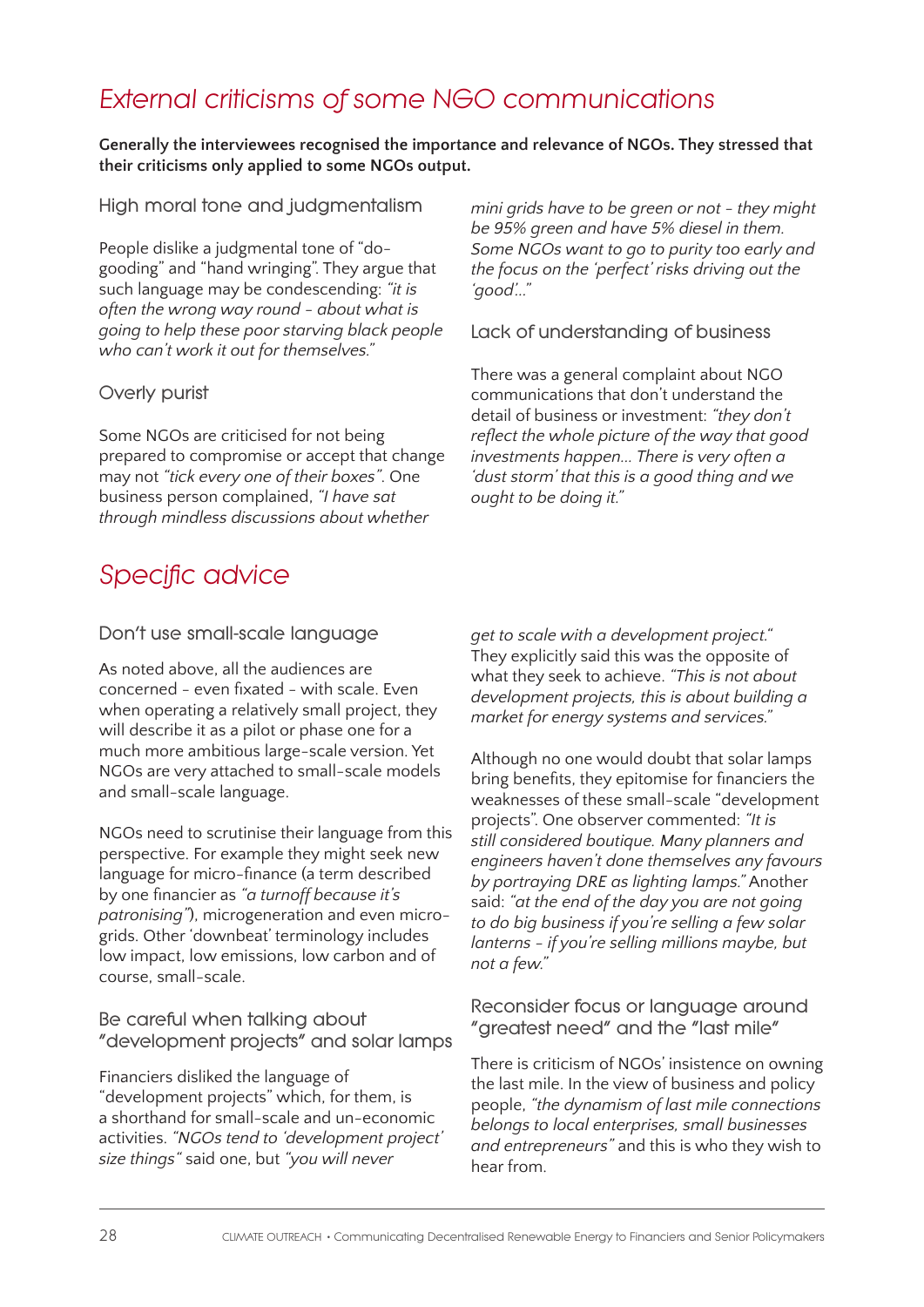From a business point of view, the last mile and those in greatest need may not be the right place to invest your time and effort anyway because those in greatest need may not be those with the greatest ability to pay for it. There's more likelihood in creating a business on the margins of a city than in rural Nigeria. Their argument is that business can provide more benefit overall by operating at a larger scale to develop the more economically viable markets, and then apply these models with their economies of scale to the more marginal markets. As one financier said: *"NGOs exist because they are helping the needy. They should not stop trying to do that, they should probably just think about the most effective way of helping the most people, rather than the most in need."*

There may be value for NGOs in presenting commitment to the last mile as complementary to the larger business model - for example by seeking additional funding to enable companies to roll out tried and tested models to less profitable markets.

#### **Don't talk about the "finance gap"**

A common phrase used by NGOs is that "everyone understands the need but there is a lack of finance". For financiers this is entirely wrong. As they say: *"there isn't an absence of money – the solutions are simply not yet economic at the scale that you want them to be."* This sidesteps the issue as a gap in the economic framework. The talk about a lack of finance is almost a signal to business that *"it is not economic and you should not bother with it for five years."*

## *Three suggestions for improving the relationship with finance and policy makers*

- 1. NGOs have a reputation for integrity and and are respected for their commitment to social benefits. NGOs should recognise this and continue to speak clearly and critically about social needs. However NGOs should explore, with the target audiences, the parameters beyond which they are no longer a trusted voice. Beyond this boundary they should recruit new and more trusted communicators from within their target audiences.
- 2. Seeking ways that they can present their social mission as fitting alongside or within larger scale business models. This might include strategic partnerships with business and entrepreneurs.
- 3. Enabling a flow of innovative ideas between the civil society and business sectors, seeking to learn from each other. This might begin with roundtables and fora within which to share ideas (rather than lobby or campaign). It might then move towards mutually advantageous partnerships and joint representations to funders or policymakers.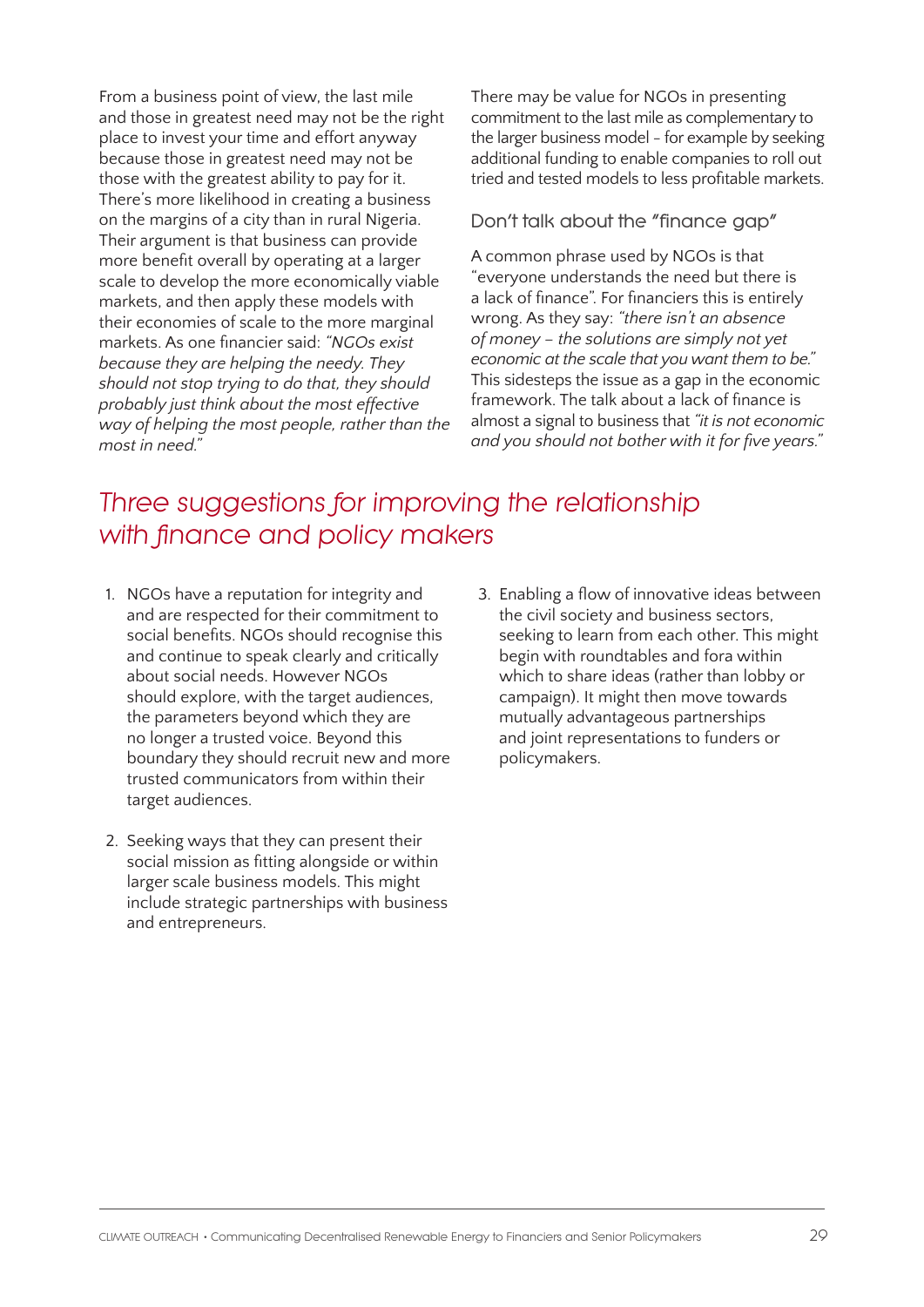## **Methodology**

There were three major sources of research: semi-structured interviews, an analysis of existing communication materials, and a rapid review of published peer-reviewed research papers. These were supplemented with additional material from other related interviews and previous Climate Outreach research into DRE.

### **Interviews**

Interviews were held with ten prominent experts from the target audiences. Their details are given in the introduction. The interviews followed a fixed schedule of questions common to all interviewees. The semi-structured approach allowed for unanticipated avenues of questioning to be explored, and the flexibility to truncate or extend the interviews according to circumstances.

Interviews were recorded and transcribed in full. The transcripts were coded in a process called 'open coding' where the text is broken down into component parts and reconstructed according to themes emerging from the analysis, rather than any predetermined theory. The authors worked separately on this stage of the analysis and then merged the separate results through an iterative process.

## Analysis of public facing communications

Reports from the following institutions (identified by the client as 'target audiences') were analysed. Their websites were searched using a combination of the same terms as were used for the academic review. Technically this would be considered to be "grey literature".

- World Bank
- African Development Bank
- Inter-American Development Bank
- New Deal on Energy for Africa
- Green Climate Fund
- International Energy Association
- Southern African Development Community
- Ecowas Centre for Renewable Energy

## Review of academic literature

Time constraints meant this was a rapid - as opposed to systematic and exhaustive - review of the literature. The search was focused on three journals: *Energy Policy*, *Renewable and Sustainable Energy Reviews*, and *Energy Research and Social Science*. Various combinations of 'Decentralised Renewable Energy', off-grid', 'energy access' and 'narratives' were used. Where the title and abstract indicated a strong relationship to the themes of this review, the paper was read and relevant sections analysed. There was very little research on DRE *narratives* found in this search. The search was limited to papers from the last 10 years.

### Additional sources

In addition to the formal interviews (listed in the Introduction), Climate Outreach also analysed transcriptions from five additional interviews with leading officers in MDBs and development banks. These were confidential and the individuals cannot be named.